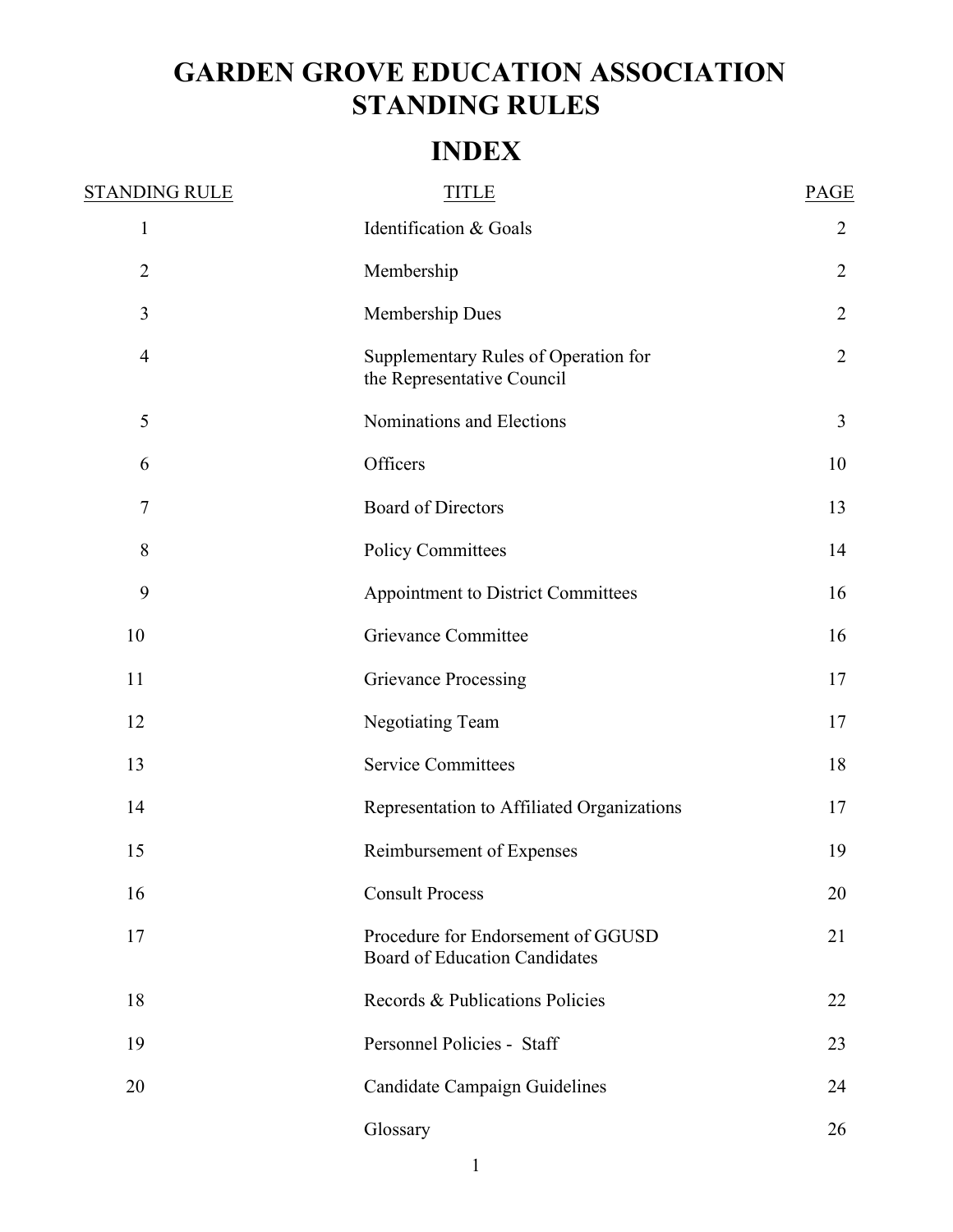# **GARDEN GROVE EDUCATION ASSOCIATION STANDING RULES**

# **(SR-1) STANDING RULE 1 - IDENTIFICATION AND GOALS**

A. Each year the Board of Directors shall recommend to the Representative Council for its consideration and adoption specific goals for the following school year. These goals shall be presented no later than the May meeting.

# **(SR-2) STANDING RULE 2 - MEMBERSHIP**

- A. In accordance with the Association Rights Article of the current contract, the appropriate unified dues/fees shall be deducted from each unit members payroll as directed. This authorization shall remain in effect until revoked by the member in compliance with Section 2 of the Bylaws or termination of employment in the Garden Grove Unified School District.
- B. Cash collection of dues by September 30 in lieu of payroll deduction will be accepted for full payment of unified dues.
- C. Pro-rated dues/fees are available to new unit members; new unit members who choose to pay by cash; and Category 3 members who take a leave of absence during the school year.

## **(SR-3) STANDING RULE 3 - MEMBERSHIP DUES**

- A. Annual local membership dues shall be determined annually by the Representative Council in conjunction with the adoption of the budget.
	- 1. Category 1 Full Time Assignment Full Dues for Active Members
	- 2. Category 2 Job Share, OPT, and Pre-School Assignment Correlated with the CTA / NEA dues calculations.
	- 3. Category 3 Leave of Absence Correlated with the CTA /NEA dues calculations.

# **(SR-4) STANDING RULE 4 - SUPPLEMENTARY RULES OF OPERATION FOR THE REPRESENTATIVE COUNCIL**

The following procedures shall apply for the conduct of meetings of the Association Representative Council, in addition to those specified by the latest edition of Robert's Rules of Order.

A. Reports from the Secretary and Treasurer will be presented to the Council in writing.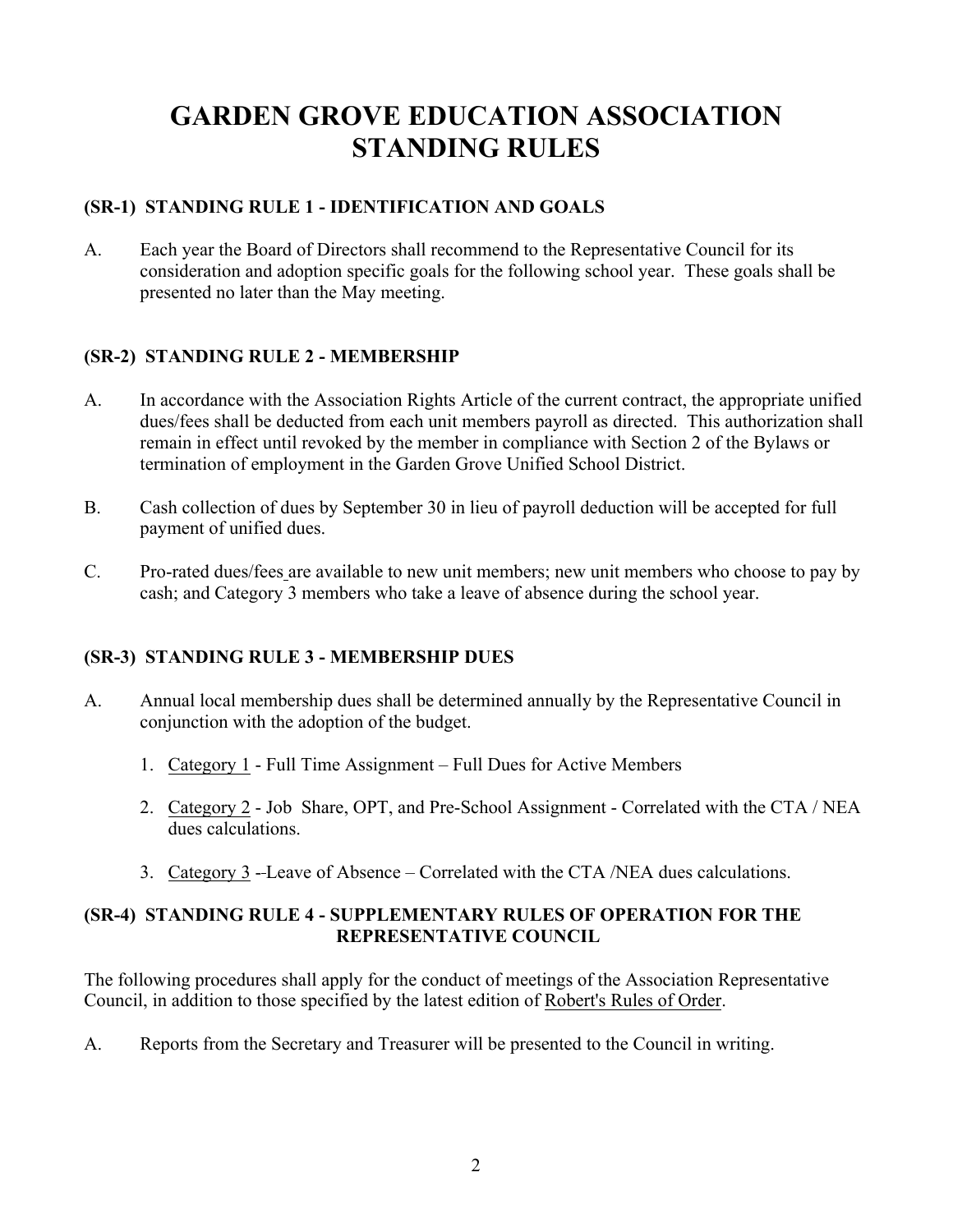## **(SR-4) STANDING RULE 4** - **SUPPLEMENTARY RULES OF OPERATION FOR THE REPRESENTATIVE COUNCIL** continued…….

- B. Any Action Items submitted two (2) weeks prior to a Representative Council meeting shall be printed in the agenda mailed to the Association Representatives. Other Action Items may be presented in written or oral form at the Representative Council meeting.
- C. Committee Reports and Action Items (including all Old Business and New Business) shall precede announcements on the agenda.

These supplemental rules may be suspended at any time by a two-thirds (2/3) vote of the voting members in attendance at the Representative Council. They may be amended by the presentation of a proposed amendment to the Representative Council at any regular meeting and adoption by a majority vote of the voting members of the council at the next regular meeting.

# **(SR-5) STANDING RULE 5 - NOMINATIONS AND ELECTIONS**

## A. Rules and Elections Committee

- 1. The Rules and Elections Committee shall be composed of eight (8) members corresponding to the segment representatives of the Board of Directors whenever possible.
- 2. The Committee and Chairperson shall be appointed by the president and approved by the Board of Directors to which it is responsible.
- 3. The Committee shall be composed of members who are not on the Board of Directors and who are not declared candidates for that election
- 4. The Committee is charged with ensuring that elections are conducted in a fair and impartial manner.
- 5. A member shall abstain from participation in the Committee activities (preparing and/or counting ballots) during the period in which s/he or her/his immediate family member is a candidate.

## B. Election Requirements

- 1. The Association shall ensure that an open nomination procedure is in place (i.e., any member may nominate any member, including himself or herself). The only qualifications for office shall be membership in the Association and assignment in the appropriate segment if running for Segment Director.
- 2. Every member shall be assured of voting by secret ballot.
- 3. There shall be at least a fifteen (15) workday period between notice of election and nominations from Representative Council and candidate speeches at Representative Council.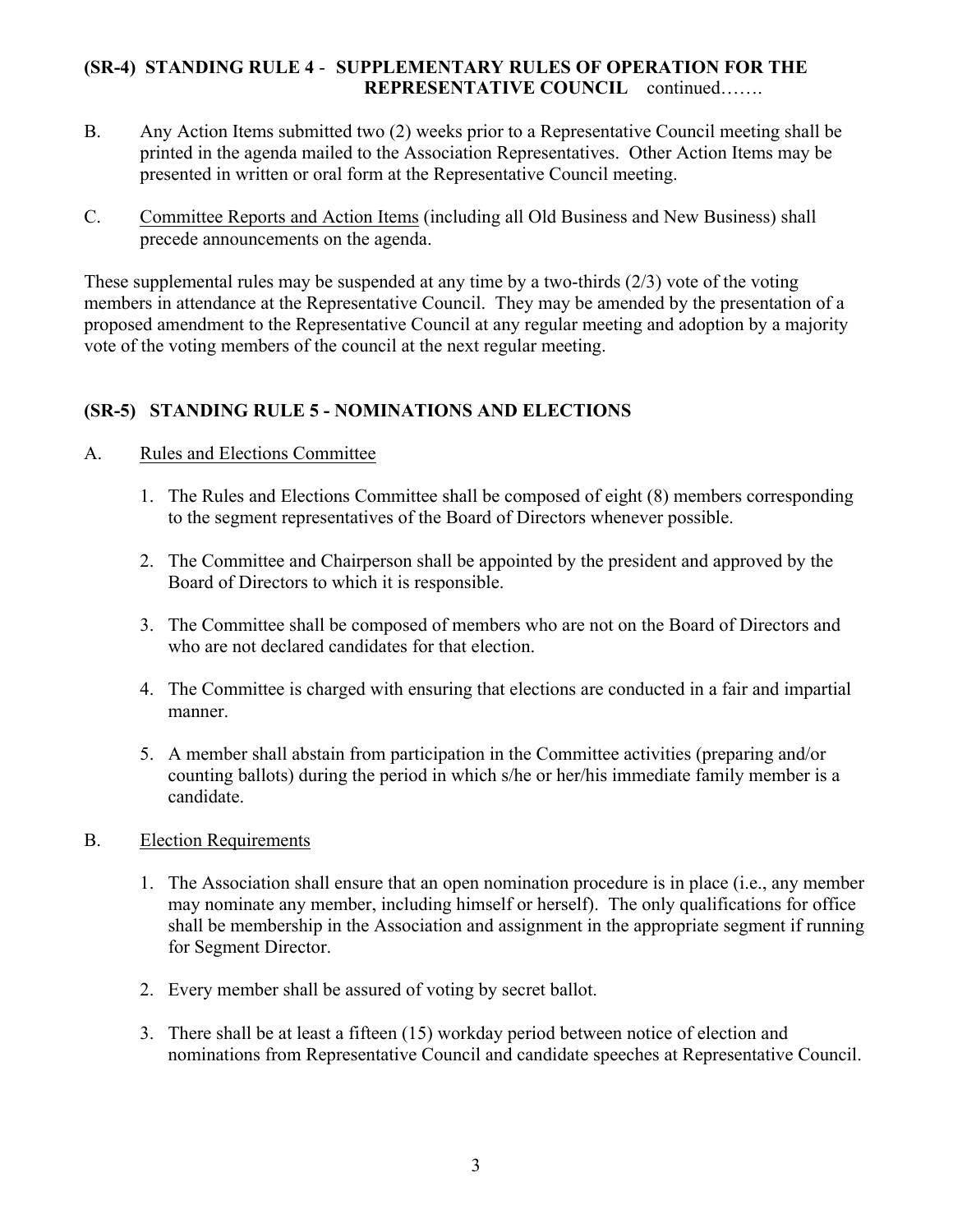- 4. The Association shall provide means for all members to vote, including members on leave. It shall be the responsibility of a member to notify the Association within five (5) workdays of the announcement of the election if s/he desires a ballot at a site other than the regularly scheduled voting place.
- 5. A member shall acknowledge receipt of a ballot by signature on a registration sheet at the time of issuance of the ballot or on an envelope when returning the voted (completed) ballot.
- 6. When a roster of members is prepared for a work site, initials of the member may be accepted. *(However, full signatures are required for the CTA and NEA/RA elections)*

# C. Announcement

- 1. The announcement of an election shall include the offices, length of terms, and the election timeline.
- 2. The announcement shall be publicized at each of the worksites in a manner that ensures every member has an opportunity to file a declaration of candidacy.

# D. Timeline

- 1. A Timeline for Elections shall include the following:
	- a. Announcement of vacancy(ies) and term(s) of office using a method that will ensure each member is aware of the opportunity to file a declaration of candidacy;
	- b. At least fifteen (15) calendar days between the announcement date of the vacancy(ies) and the date of the election;
	- c. Place, time and date of receipt (date received, not date postmarked) for declaration of candidacy forms;
	- d. Final date to acknowledge candidates' declaration of candidacy;
	- e. Date for preparation of ballots;
	- f. Date on which ballots will be distributed;
	- g. Date by which to request a ballot;
	- h. Date(s) when voting will take place;
	- i. Deadline date (date received, not date postmarked), time and place for return of ballots;
	- j. Date, time and place where ballots will be counted, which should be immediately following the deadline for receipt of voted ballots;
	- k. Date that announcement of results shall be made to leadership, candidates, members, and posted at each work site, which date shall be not later than five (5) calendar days following the counting of ballots;
	- l. Dates and timelines for run-off election, if necessary; and
	- m. Deadline for filing of challenges to initial election and run-off if held (date received, not date postmarked).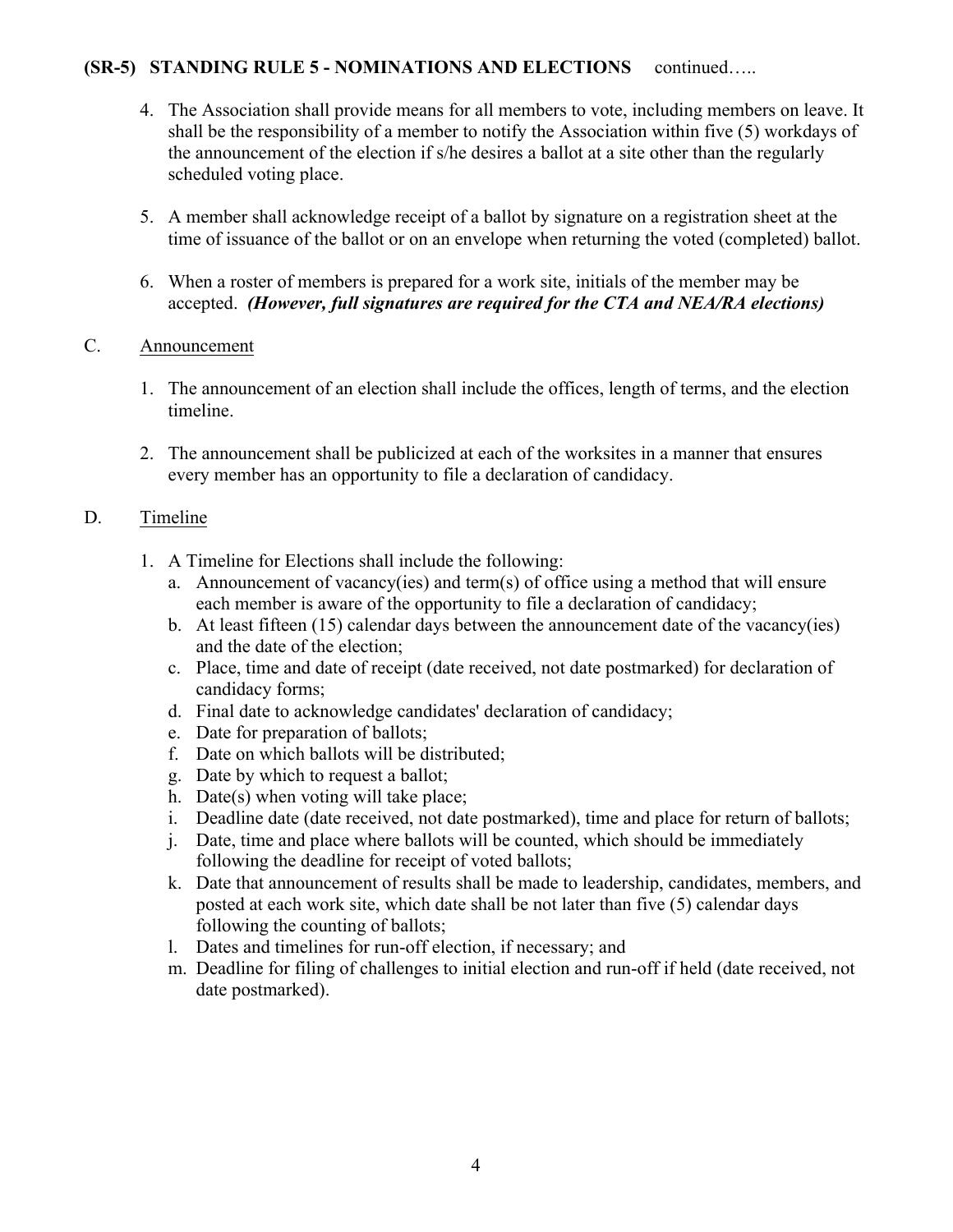## E. Finances

- 1. Monies received by the GGEA by ways of dues, assessment or similar levy must not be used to promote any candidate.
- 2. GGEA may not state or indicate its preference for a candidate in the unit's publications.
- 3. The use of links to the Association website by a candidate is prohibited.
- 4. The Association shall not make available personal emails to candidates.
- 5. District email addresses and/or systems shall not be used for campaigning.
- 6. Candidates cannot campaign on any affiliated chapter/service center social networking sites created for association/leadership members to communicate with each other.
- 7. Each candidate shall have the right to a list of the work site names and work site addresses with the number of Active members at each site for the purposes of campaigning.

#### F. Candidate's Rights

- 1. GGEA will honor all reasonable requests by a candidate to distribute campaign literature at his/her expense to all members in good standing, whether the distribution is by mail or other means. However, if distribution of campaign literature for one candidate is without charge, then distribution for all candidates must be without charge. Treating all candidates the same by refusing to honor any and all reasonable requests for distribution of campaign literature at the candidate's expenses is not permitted. GGEA will inform all candidates of rules in this regard.
- 2. A candidate cannot accept direct contributions from GGEA's treasury or indirect contributions in the form of use of a unit's assets, facilities, staff, equipment, mailings, good will or credit.
- 3. A candidate cannot use the official logo of GGEA or the official Association title in a way that suggests that the candidate has the support of the unit, CTA or any of its affiliates. This prohibition includes candidate email addresses.
- 4. All campaign flyers/materials must include a disclaimer stating that the view and opinions expressed are those of the candidate and not necessarily those of the GGEA, CTA or any of its affiliates.

## G. Ballot

The CTA alphabet should be used to determine the order of the candidate's names. In the event that the last name of more than one candidate begins with the same letter or more than one candidate has the same last name, the CTA alphabetical order shall continue to be applied throughout the name, including the first name.

The ballot shall state the name of the office, the term, and the name for each office/position of the candidate(s) who have filed declarations of candidacy within the timeline. The ballot shall include space for a write-in candidate for each office/position, except in a run-off election.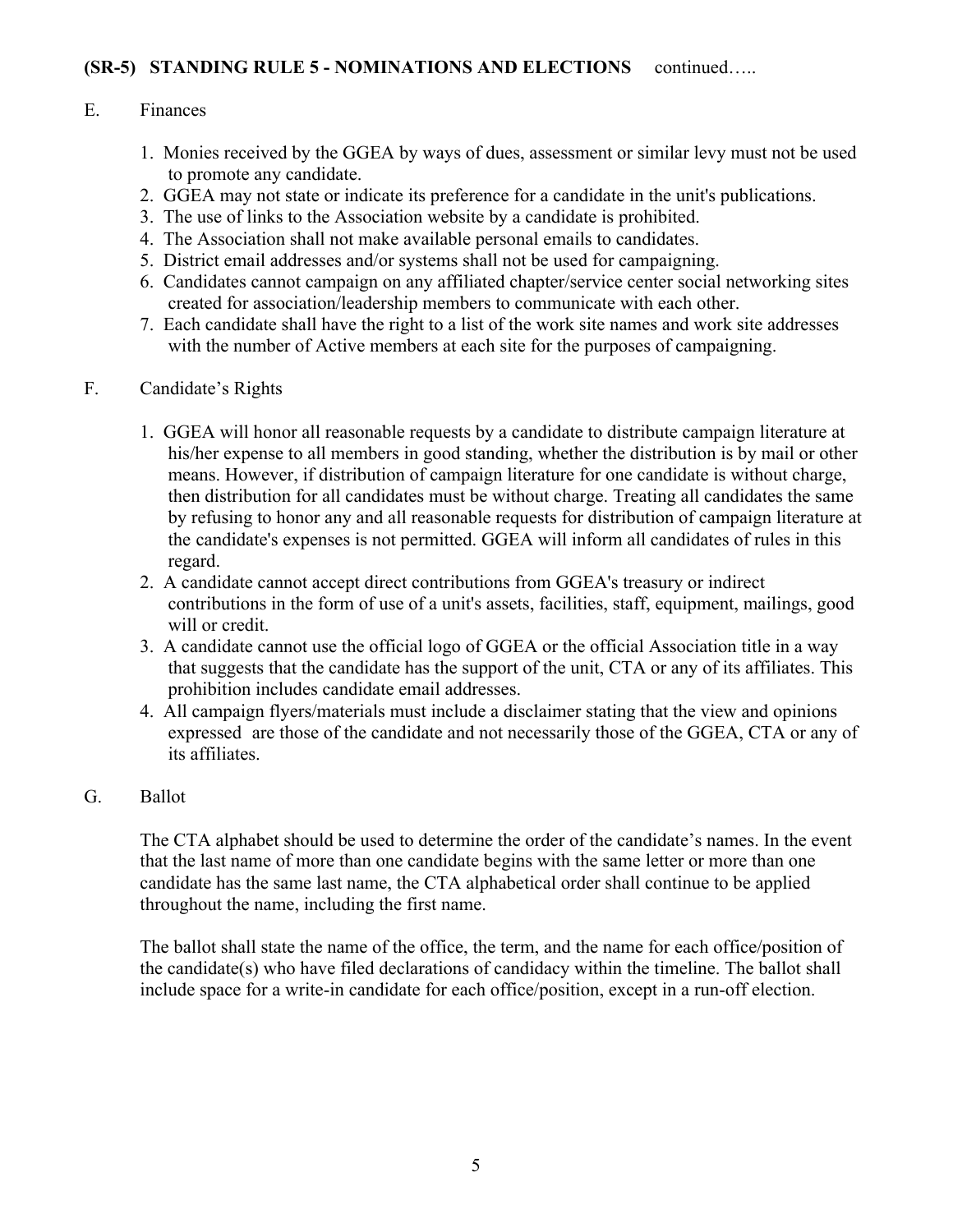#### H. Distribution of Ballots and Method of Voting

All Active members must have an opportunity to vote. Active members who are off-track or on a dues paying leave shall be notified by mail in order to provide them an opportunity and right to vote. Active members on Association/Affiliate business may request a ballot by mail. Provisions must be made for members to cast a ballot in such a manner that the person casting the vote cannot be identified with the vote cast. Voting by mail may be used at sites where it is difficult to contact each member individually to secure a signature on the official voter roster/sign-up sheet. Any Association member who is either a candidate on the ballot or whose immediate family member is a candidate shall abstain from all election committee activities on that particular ballot.

- 1. On Site Voting:
	- a. Each voter must sign or initial a voter roster/sign-up sheet before receiving a ballot.
		- 1. Voter Roster List of eligible voters.
		- 2. Voter Sign-up Sheet List of eligible voters which includes a place for a signature.
	- b. The marked ballot must be returned to a designated site representative or ballot box.
	- c. Campaign materials are not allowed in or near the polling area nor should campaign materials be distributed with ballots.
	- d. Site representatives must return all voter roster/sign-up sheets and ballots to the Elections Committee by the designated date and time. Ballots must be secured and uncounted. Roster/sign-up sheets and ballots from each site must be kept together until verified by Elections Committee.
	- e. Preliminary counts shall not be completed at school/work sites.
	- f. It shall be the responsibility of a member to notify the Association within five (5) workdays of the announcement of the election if s/he desires a ballot at a site other than the regularly scheduled voting place.
- 2. Vote by Envelope at School/Work Site/Specified Site:

The following procedure may be used to conduct an election at sites where it is difficult to contact each member individually to secure a signature on the official voter sign-up sheet upon issuance of the ballot.

- a. A list of current members shall be prepared, which includes each member's name and work address.
- b. The voter shall be provided with:
	- 1. A ballot;
	- 2. Instructions on: a) Folding and placing of the ballot in the unsigned inner envelope; b) Placing of the unsigned inner envelope into the outer envelope; c) Signature and school/work site on the outer envelope addressed to the chapter; and d) Deadline date for receipt of the voted ballot at the chapter office.
	- 3. A small envelope (inner envelope) in which to place the voted ballot; and
	- 4. A larger envelope (outer envelope) addressed to the chapter, on which the voter prints and signs his/her name.
- c. Prior to the counting of the ballots, the names on the outer envelope shall be checked against the official list of voters. The name on the official list shall be marked to show that the voter has returned a ballot.
- d. The outer envelope shall then be opened and put in a separate stack for safekeeping.
- e. All inner envelopes shall be placed in a separate receptacle.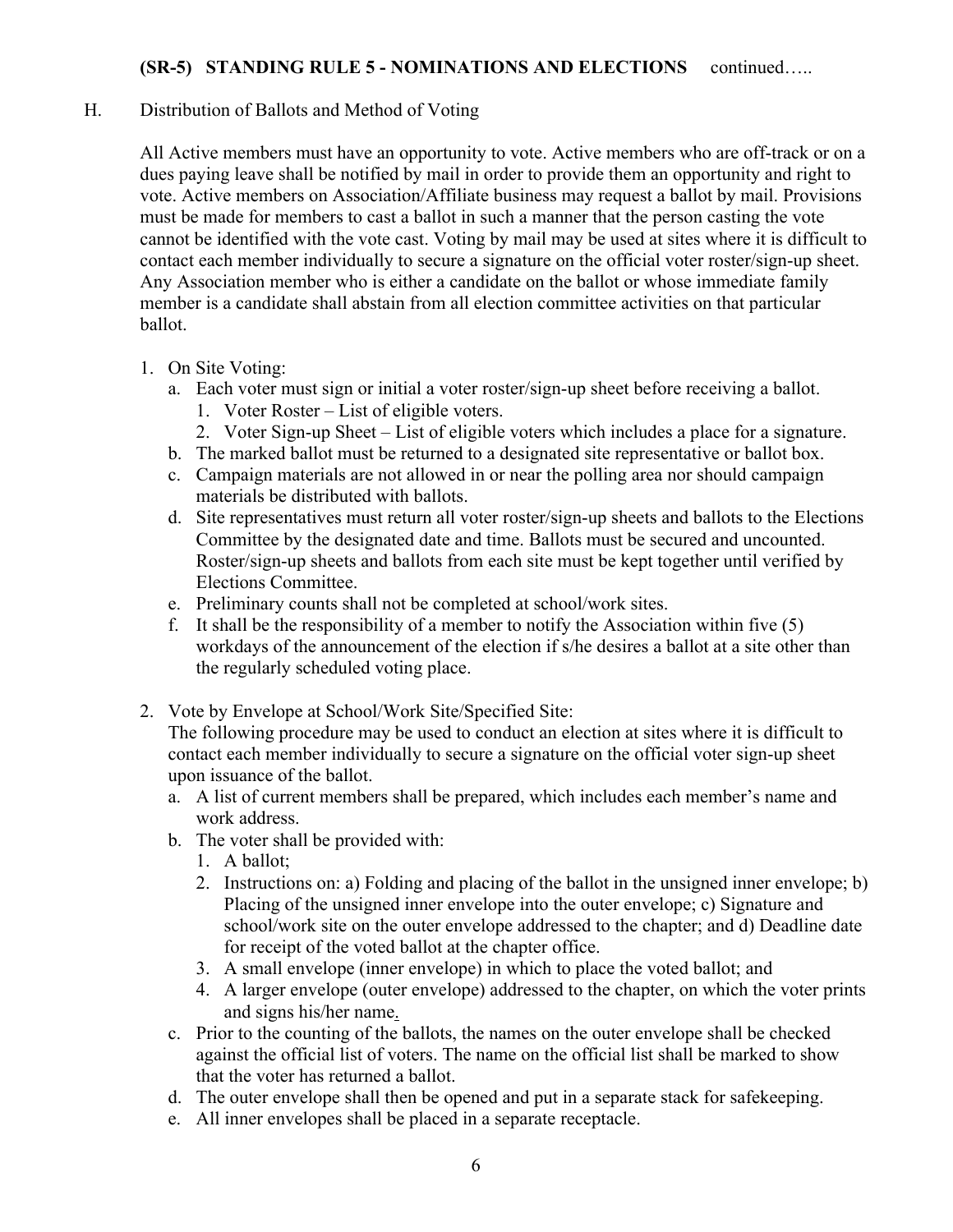- f. The inner envelopes shall be slit and the ballots removed from the envelopes, stacked and then counted.
- g. Refer to Section IX for the Counting of Ballots procedures.
	- 1. Members who are on a dues paying leave and have notified the Association shall be provided with a mail ballot in order to provide them an opportunity to vote.
- 3. Voting by Mail:

Special care should be taken in all phases of handling of ballots to ensure the accuracy and the secrecy of voting by mail. The following procedures and guidelines have been developed for this situation:

- a. A list of current official members shall be prepared, which includes the following: name, work and home address.
- b. A determination shall be made prior to the election whether the ballots shall be sent to the school/work site or to the home of the member.
- c. The voter shall be provided with:
	- 1. A ballot;
	- 2. Instructions on: a) Folding and placing of the ballot in the unsigned inner envelope; b) Placing of the unsigned inner envelope into the outer envelope; c) Signature and school/work site on the outer envelope addressed to the chapter; and d) Deadline date for receipt of the voted ballot at the chapter office.
	- 3. A small envelope (inner envelope) in which to place the voted ballot;
	- 4. A larger envelope (outer envelope) addressed to the chapter, on which the voter prints and signs his/her name.
- d. At the time of counting, the names on the outer envelope shall be checked against the official list of voters.
- e. The name on the official list should be marked to show that the voter has returned a ballot.
- f. The outer envelopes shall then be opened and put in a separate stack for safekeeping.
- g. All inner envelopes shall be placed in a separate container.
- h. All inner envelopes shall be opened and the ballots removed from the envelopes, stacked, and then counted.
- I. Garden Grove Education Association Vote Requirement
	- 1. Unless otherwise specified, all Garden Grove Education Association local elections shall be decided by a simple majority vote. Write-in votes are valid and must be counted, except in run-off elections.
	- 2. If a candidate does not receive a simple majority vote, a run-off election shall be conducted among the candidates receiving the highest number of votes. The names on the ballot will be one (1) more than the number of vacancies to be filled. When there are only two (2) candidates for an office, the candidate receiving the higher number of legal votes cast shall be declared elected.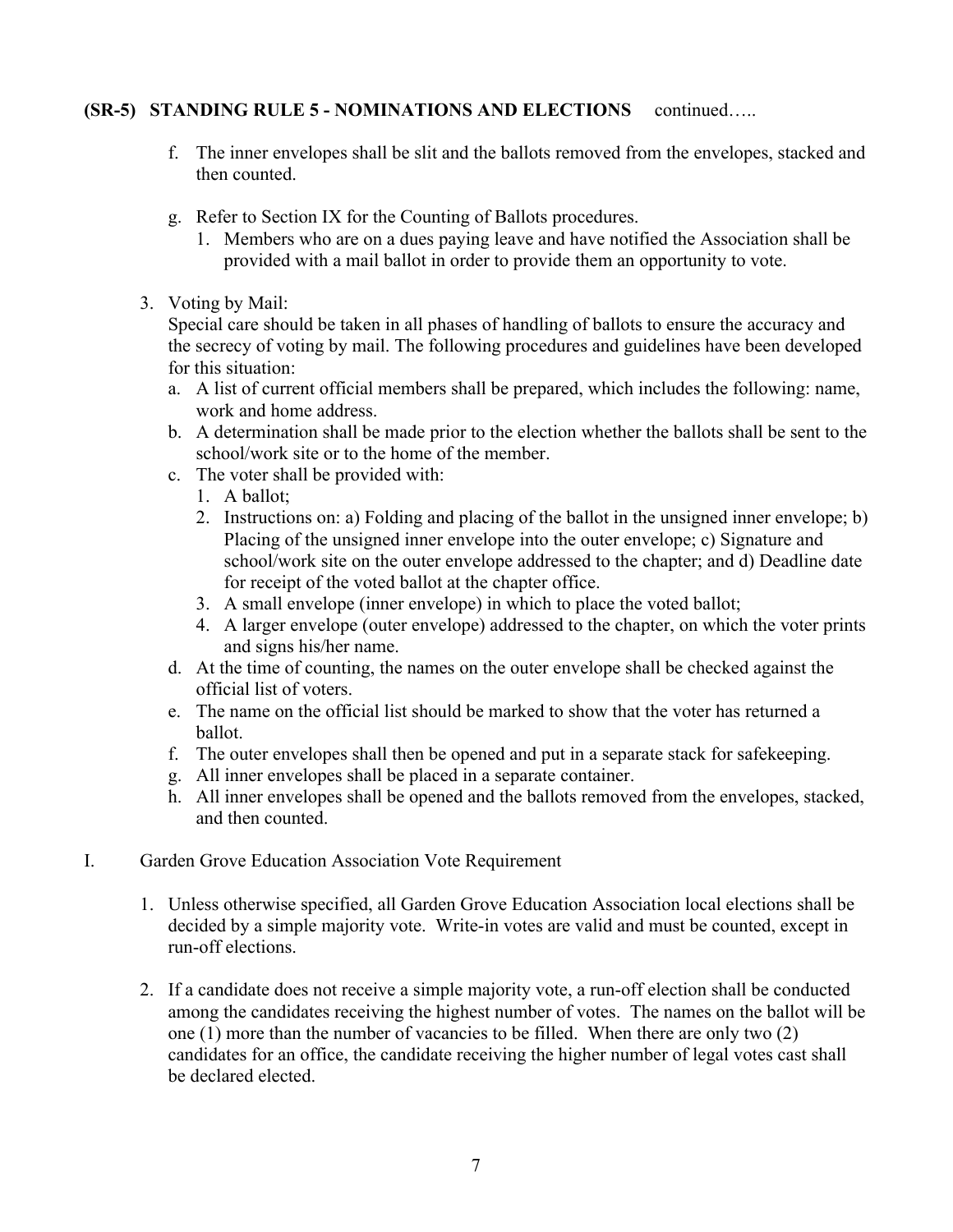Receipt and Counting of Ballots

- 1. Each candidate may designate one observer, who may be the candidate, to observe the vote counting process. The observer shall not interfere with the work of the Elections Committee and must remain in the room where the vote count is taking place.
- 2. The Elections Committee shall verify signature sheets with ballots received, which should be completed immediately following the deadline for receipt of voted ballots.
- 3. Ballots set aside and not counted are:
	- a. More ballots than signatures;
	- b. Ballot(s) submitted after deadline; and,
	- c. Voting envelopes without a signature.
- 4. After verification of signatures, ballots shall no longer be separated by site.
- 5. Each office/position on the ballot shall be treated as a separate race. Therefore it is possible that blank or illegal ballots for one race may still be counted in remaining positions on the ballot.
- 6. Blank and/or illegal ballots for each office/position shall be set aside. Examples include the following:
	- a. Member not listed on the voter roster;
	- b. Voter's intent unclear;
	- c. Votes cast for more than number allowed;
	- d. Votes cast on unofficial ballot (probably reproduced); and
	- e. Candidate is not a member.
		- 1. The Elections Committee should categorize each illegal ballot, make a determination on whether the vote(s) in that category should be counted separately, as listed in 4 above, and make a note of the decision. The ballots should remain separate.
		- 2. The Elections Committee will prepare the Teller's Report, recording information on the total number of votes cast, the number needed to win/pass, the number of votes received by each candidate/issue and the number of blank and illegal ballots for each office/position with an explanation of illegality, and signed by each Elections Committee member. The Teller's Report shall not contain a school-by-school or siteby-site breakdown report.
		- 3. The Chairperson of the Elections Committee will deliver the report of the election results to the president and interested parties. The election results shall be posted at each work site no later than five (5) calendar days following the counting of the ballots. Specific to County office of Education chapters only – election results shall be posted electronically as soon as possible following the election.
		- 4. The ballots and voter sign-up sheets should be retained by the unit for one year after the election.
- J. Challenge Procedure
	- 1. A challenge cannot be initiated until after the results of the election have been posted at each work site.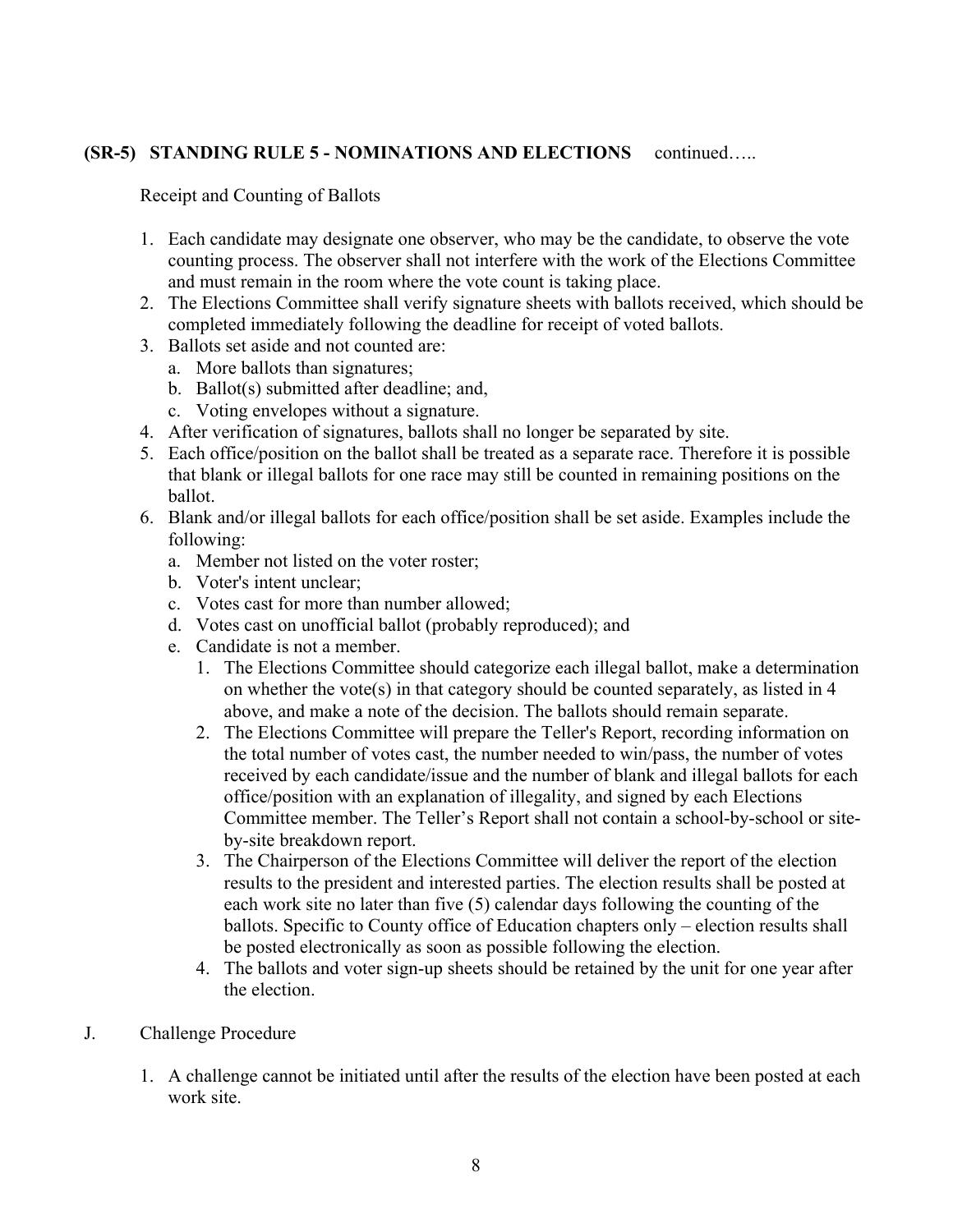- 2. Challenges for election of State Council Representatives, Alternates, State, and Local delegates to the NEA RA follow procedures in the CTA Elections Manual.
- 3. Challenging party(ies) must notify the unit president and elections chair of a challenge in writing, using the official CTA Challenge Form. (May be accessed on My CTA), within ten (10) calendar days after the announcement of the results of the election. If the unit president is a candidate on the ballot, please see item number 5.

- 4. Upon receipt of the challenge, the Elections Committee will notify all the candidates in the election being challenged that a challenge has been filed. Within ten (10) calendar days after receipt of the challenge, the Association's Elections Committee shall, in accordance with the GGEA bylaws and standing rules, conduct an investigation and determine whether or not the challenge:
	- a. Is a violation of the unit's election requirement(s).
	- b. Is supported by the appropriate documentation.
	- c. Requires more information. The information will be obtained via the most feasible method.
	- d. Identified violation(s) that may have affected the outcome of the election.
	- e. Within the same 10 calendar day period, the unit's Elections Committee shall submit a written report including issues, findings, and recommendations to the chapter president and the Governance Board.
	- f. The names of challengers and challenge forms shall remain confidential.
		- 1. Any member of the Governance Board who was a candidate in the race that has been challenged, or whose immediate family member is a candidate in the race that has been challenged, shall recuse themselves from discussion of and voting on the challenge. If in the case where the majority of the Governance Board is unable to act on the challenge the decision shall move to the next highest decision making body according to the unit's governance documents. [Adopted 6/05]
		- 2. The Governance Board shall act on the report no later than 10 calendar days following receipt of the written report of the Elections Committee in accordance with CTA Challenge Procedures as described in the CTA Challenge Procedures – Local /Service Center Council Elections on the next page. The names of challengers and challenge forms shall remain confidential.
		- 3. If the challenging party(ies) wish(es) to appeal the decision of the GGEA's governance body, he/she may file an appeal in writing to the CTA President within ten (10) calendar days from the date of the decision of the unit's governance body. The appeal shall be the original challenge filed at the unit level. It shall include information requested on the official CTA challenge form located in Appendix M.
		- 4. In the circumstance where an election has been conducted to elect one or more officers, and the elections results are challenged, the winner(s) of the election shall hold office until such time as the challenge is resolved.
		- 5. The challenge procedure for election of State Council Representatives and Alternates, and State or Local Delegates to the NEA Representative Assembly is outlined in the CTA Elections Manual.
- K. Contract Ratification Election
	- 1. Upon determination by the Board of Directors that a tentative agreement has been reached, the Board shall decide the method by which the election shall be conducted: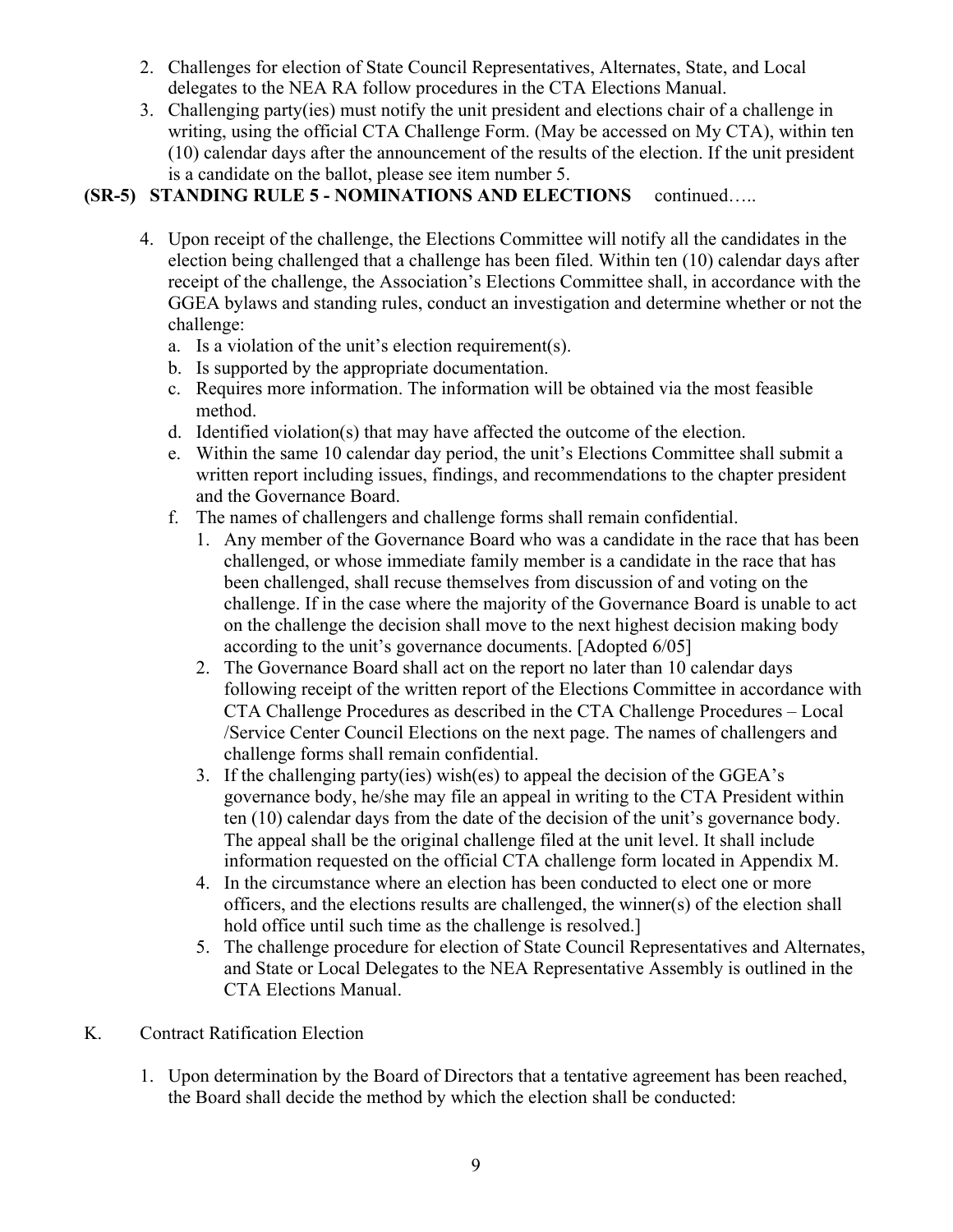- a. General meeting of the membership;
- b. Work site balloting; or
- c. Mail ballot.
- 2. This election shall provide for a decision by the membership within ten (10) work days.
- 3. The method of election shall comply with established election procedures.

## **(SR-6) STANDING RULE 6 - OFFICERS**

The following duties shall be in addition to those specified in the Bylaws:

- A. Duties and Job Descriptions of the President:
	- 1. Represent the Association on matters of policy.
	- 2. Represent the Association at Board of Education meetings.
	- 3. Speak before lay and professional groups.
	- 4. Make annual site visitations.
	- 5. Provide FAC trainings as requested.
	- 6. Assist the Association Representatives in implementing the Association's policies.
	- 7. Promote the goals and objectives of the Association.
	- 8. Prepare agendas for and preside over meetings of the Representative Council and Board of Directors.
	- 9. Call meetings of the Board of Directors and Representative Council.
	- 10. Suggest policies, plans, and activities for the Association and be responsible for the progress and work of the Association.
	- 11. Assists Policy Committee Chairpersons in planning and implementation of activities.
	- 12. Appoint Chairpersons of committees with the approval of the Board of Directors.
	- 13. Appoint members of the Negotiating Team, Grievance Committee, and Editorial Boards with the approval of the Board of Directors.
	- 14. Serve as an ex-officio member of all Association committees.
	- 15. Serve as an advisor to the Association's Consult Team members.
	- 16. Assist members in grievances and other matters.
	- 17. Assist in contract maintenance.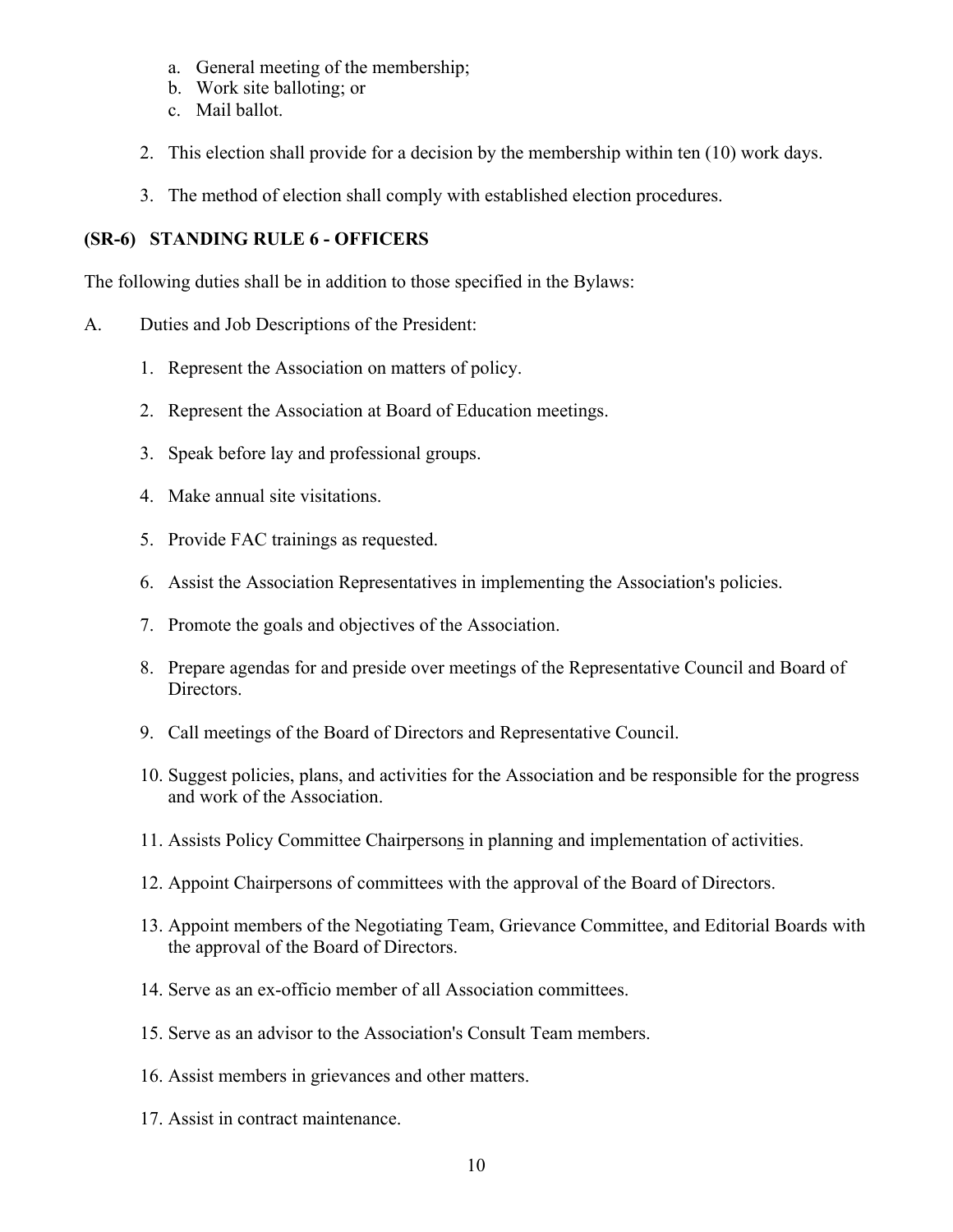- 18. Advise the Advocate Editorial Board, and contribute a President's message.
- 19. Direct external Association press releases and communications.
- 20. Direct Association correspondence.

#### **(SR-6) STANDING RULE 6** - **OFFICERS** continued…..

- 21. Assist and advise Association delegations in preparation for attendance at professional conferences and conventions.
- 22. Represent the Association with affiliated organizations.
- 23. Attend or designate an alternate to attend Service Center Council meetings.
- 24. Sign contracts and other instruments connected with the business affairs and professional activities of the Association as approved by the Board of Directors.
- 25. Supervise maintenance of Executive Director's contract.
- 26. Work cooperatively with the Executive Director to fulfill the goals of the Association.
- 27. Facilitate open communication and establish/maintain relationship between the Association and the District Administration.
- 28. Perform such other duties as may be directed by the Board of Directors and/or the Representative Council.
- B. Duties of the First Vice-President:
	- 1. Promote the goals and objectives of the Association.
	- 2. Oversee Association committees.
	- 3. Coordinate with the assistance of the Board of Directors a training program for Association Representatives.
	- 4. Prepare the Association's calendar.
	- 5. Coordinate special projects.
	- 6. Assist the Association Representatives in implementing the Association's Policies.
	- 7. Perform such other duties as may be directed by the President and/or Board of Directors.
	- 8. Serve as an ex-officio member of all Association committees, and serve as liaison to assigned committee.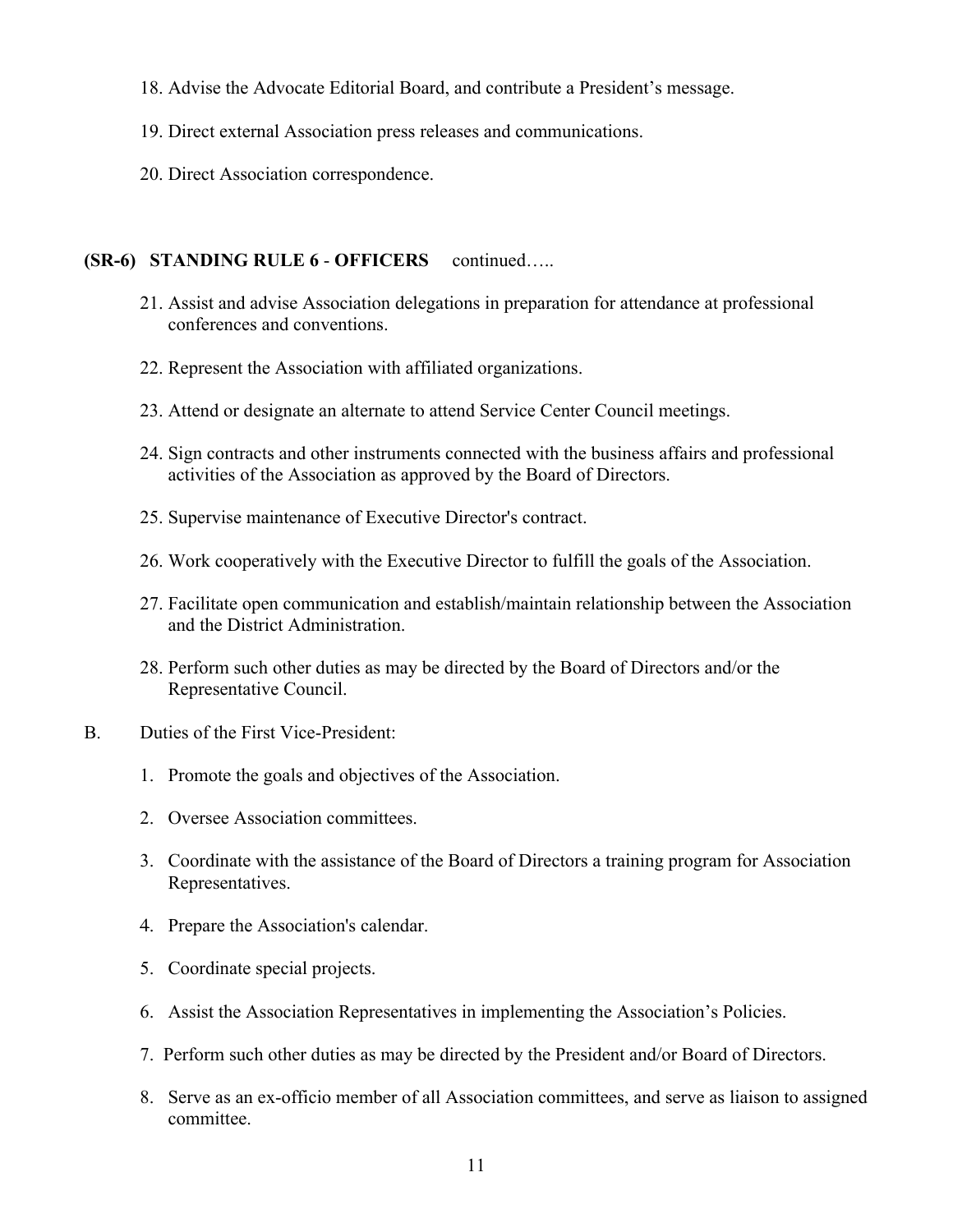- 9. Attend GGEA Board of Directors, Representative Council, and when possible, attend GGUSD Board of Education meetings.
- C. Duties of the Second Vice-President:
	- 1. Promote the goals and objectives of the Association.
	- 2. Assist First Vice-President with oversight of committees.

## **(SR-6) STANDING RULE 6 - OFFICERS** continued…..

- 3. Develop and/or implement a process for membership involvement.
- 4. Coordinate membership information for Association Representatives.
- 5. Perform such other duties as may be directed by the President and/or Board of Directors.
- 6. Assist the Association Representatives in implementing the Association's Policies.
- 7. Serve as an ex-officio member of all Association Committees, and serve as liaison to assigned committee.
- 8. Attend GGEA Board of Directors, Representative Council, and when possible, attend GGUSD Board of Education meetings.
- D. Duties of the Secretary:
	- 1. Maintain records of all elected officers and representatives and their respective terms of office and notify the Rules and Elections Committee of pending vacancies.
	- 2. Maintain records of attendance at Representative Council meetings.
	- 3. Record and maintain the minutes of all Board of Directors, Association Representative Council, and other Association meetings.
	- 4. Carry out the correspondence pertaining to the affairs of the Association as directed by the President and/or Board of Directors.
	- 5. Serve as an ex-officio member of all Association committees, and serve as a liaison to assigned committee.
	- 6. Assist the Association Representatives in implementing the Association's policies.
	- 7. Promote the goals and objectives of the Association.
	- 8. Attend GGEA Board of Directors, Representative Council, and when possible, attend GGUSD Board of Education meetings.
- E. Duties of the Treasurer: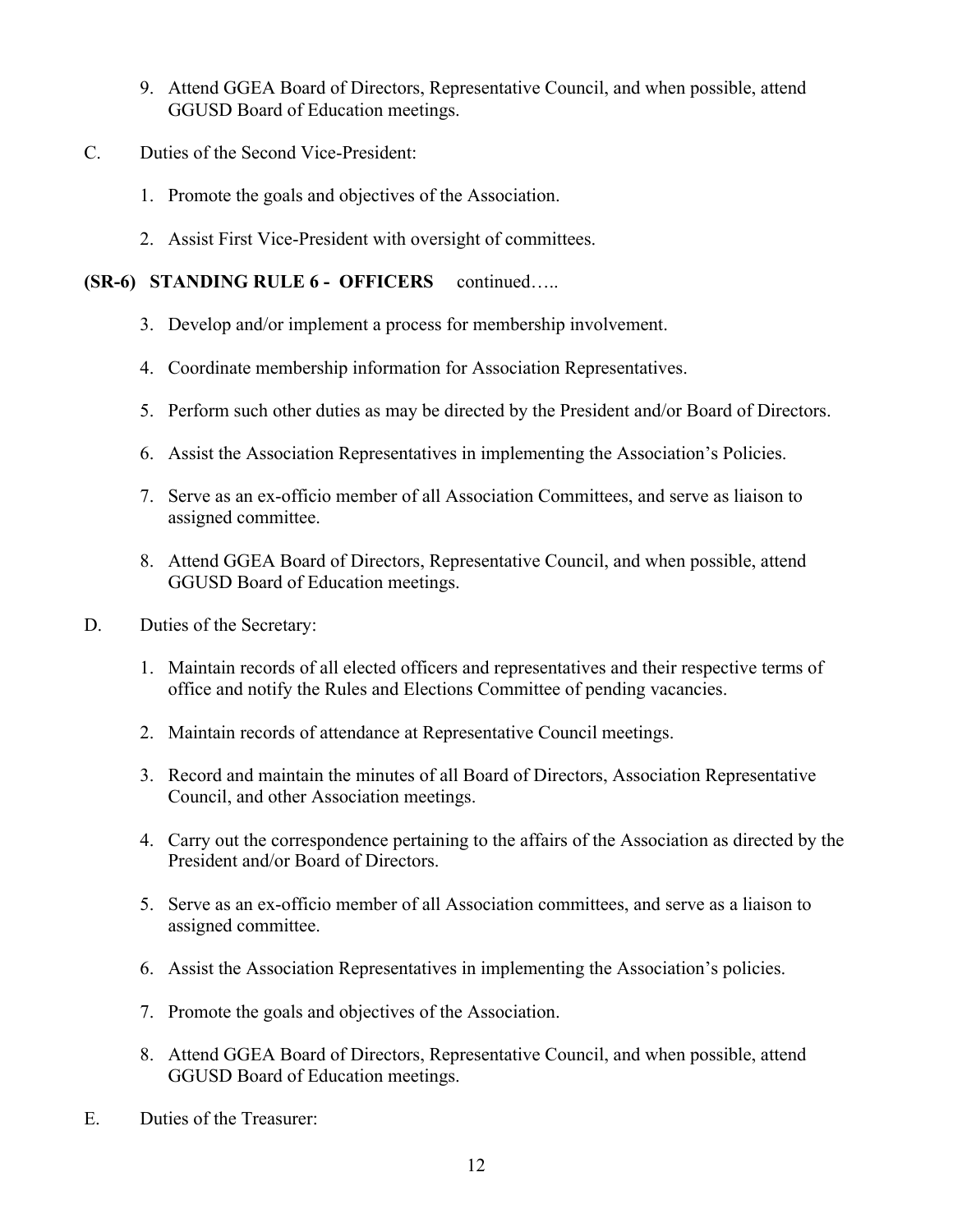- 1. Ensure the maintenance of a detailed record of all receipts and expenditures of the Association and present this information in monthly and annual financial reports to the Representative Council and the Board of Directors.
- 2. Ensure the issuance of all checks drawn on the funds of the Association as authorized by the Board of Directors.
- 3. Review membership and financial reports for submission to CTA/NEA or other agencies as required by law.

# **(SR-6) STANDING RULE 6 - OFFICERS** continued…..

- 4. Facilitate an annual audit of the Associations financial records as required by law and authorized by the Board of Directors.
- 5. Create, with a sub-committee, an annual proposed budget for submission to Representative Council at the April meeting.
- 6. Perform other financial activities, such as deposits, as required.
- 7. Serve as an ex-officio member of all Association committees.
- 8. Promote the goals and objectives of the Association.
- 9. Assist the Association Representatives in implementing the Association's policies.
- 10. Attend GGEA Board of Directors, Representative Council, and when possible, attend GGUSD Board of Education meetings.
- F. Duties of the Segment Directors:
	- 1. Assist the Association Representatives in the performance of their duties.
	- 2. Prepare Agendas and conduct meetings of teachers within their segment.
	- 3. Report on Segment meetings to Rep. Council.
	- 4. Perform other such duties as may be directed by the President and/or Board of Directors.
	- 5. Promote the goals and objectives of the Association.
	- 6. Serve as an ex-officio member of all Association committees, and serve as liaison to an assigned committee.
	- 7. Attend GGEA Board of Directors, Representative Council, and when possible, attend GGUSD Board of Education meetings.

# **(SR-7) STANDING RULE 7 - BOARD OF DIRECTORS**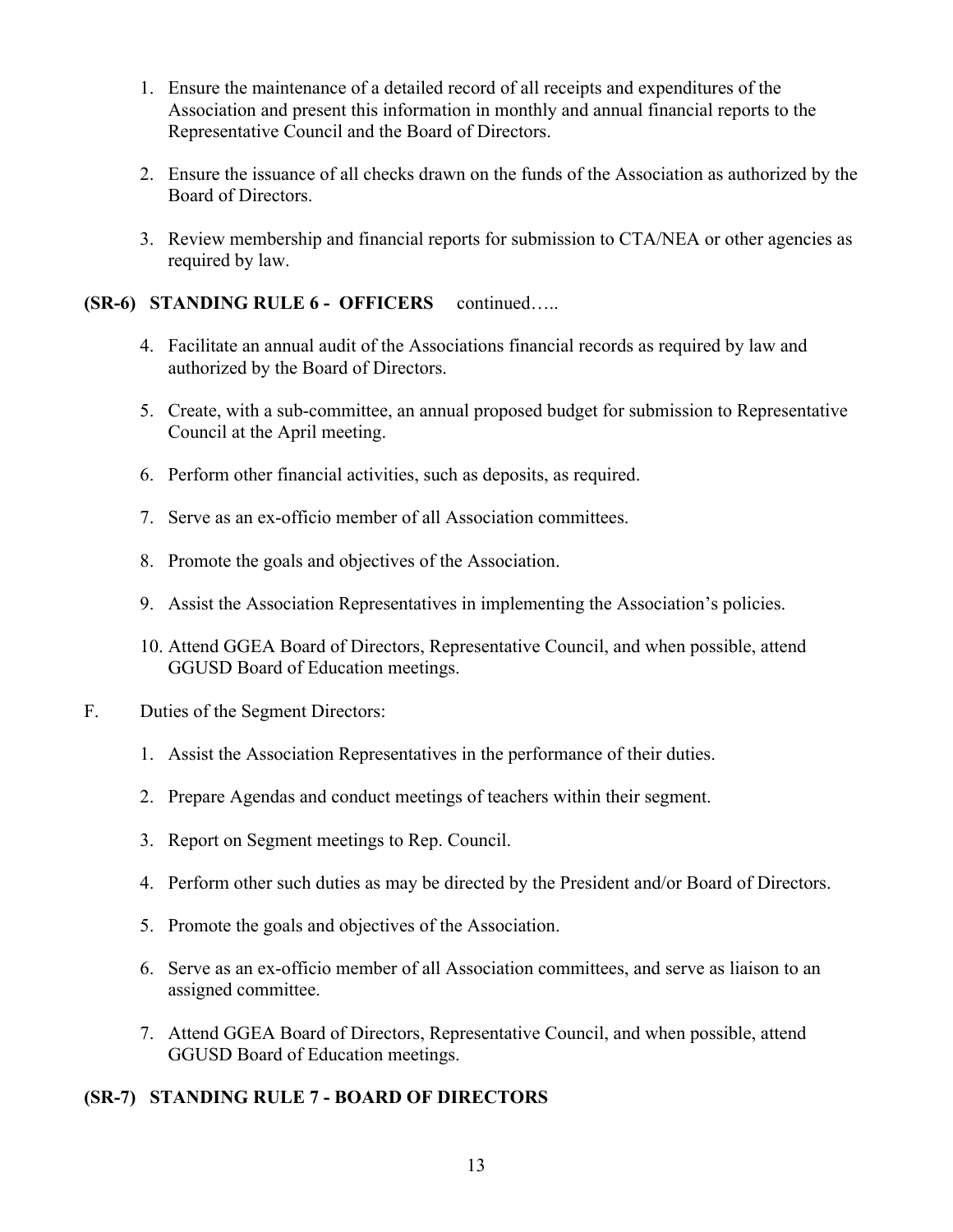In addition to the responsibilities listed in Bylaws Section 8 the Board of Directors shall have the following duties;

- A. Designate four (4) officers, one of whom shall be the Treasurer to sign checks drawn upon the accounts of the Association. Two (2) of the four (4) authorized signatures shall be required on all checks. One of the two signatures on the checks should be that of the Treasurer whenever possible.
- B. Review and, if appropriate, make recommendations to the Representative Council on proposals for Association action, which are made by individuals and/or other organizations.

# **(SR-7) STANDING RULE 7 - BOARD OF DIRECTORS** continued…..

C. If a GGEA member is elected to a CTA or NEA Director seat, he or she may serve as an exofficio member of the GGEA Board of Directors until the completion of their term.

# **(SR-8) STANDING RULE 8 - POLICY COMMITTEES**

Each Policy Committee Chairperson shall make periodic reports and recommendations to the Board of Directors and/or the Representative Council. Policy committees of the Association shall consist of, but not be limited to, the following:

- A. Community Action Committee
	- 1. Increase public awareness in areas of educational concern.
	- 2. Foster communication between the Association and the community.
	- 3. Establish and provide an ongoing liaison with the various racial and ethnic community groups within the community.
	- 4. Develop a program of activities for the Day of the Teacher.
- B. Bargaining Support Committee
	- 1. As directed by the board, develop the Association's contract proposals collect data as part of the development of contract proposals by utilizing such methods as written surveys, open hearings, and proposals from other committees.
	- 2. Provide support for the Negotiating Team as directed.
- C. Human Rights Committee
	- 1. Encourage minorities to teach in the district to achieve and maintain a racially and culturally balanced teaching staff.
	- 2. Actively work with minority teachers in the district to encourage involvement in Garden Grove Education Association/CTA/NEA.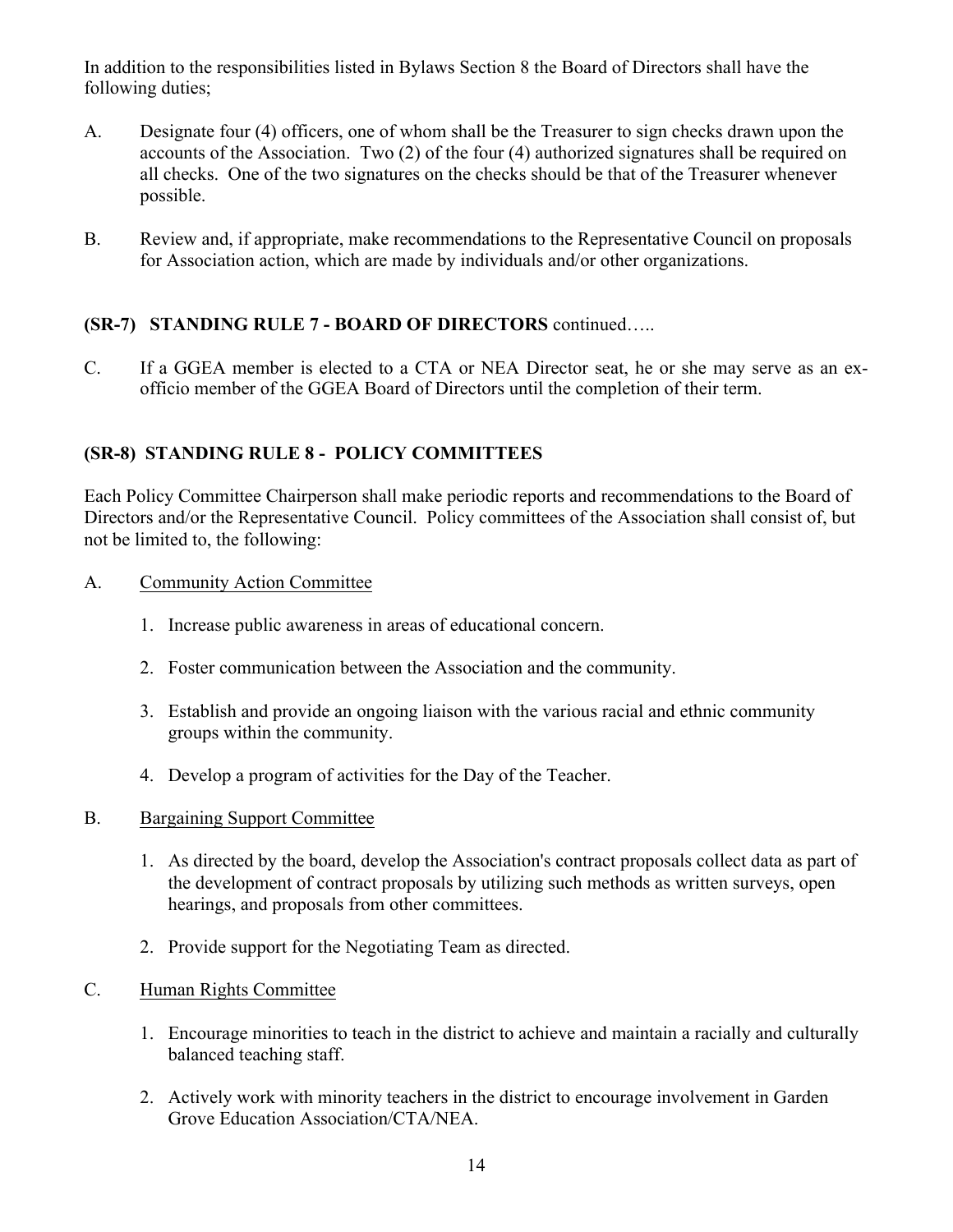- 3. Study and recommend action for human rights.
- 4. Organize and promote GGEA, CTA, and NEA workshops.
- 5. Become familiar with pending and current legislation and make appropriate recommendations.
- 6. Study sections of the Administrative Regulations and Board Policies that affect teachers and make recommendations.
- 7. Recognize members who are making a difference for GGUSD students, GGEA teachers, and the Garden Grove community.

# **(SR-8) STANDING RULE 8 - POLICY COMMITTEES** continued…..

- D. New Teacher Committee
	- 1. Work with GGEA Site Reps. to recruit new teachers in the district to become members and to encourage involvement in Garden Grove Education Association/CTA/NEA.
	- 2. Organize events throughout the year to encourage new members to get involved with GGEA.

## E. Political Involvement Committee

- 1. Interview candidates for school board elections and make specific recommendations for Association support.
- 2. Provide information to the Board of Directors regarding pending legislation in the field of education.
- 3. Develop campaigns and programs in regards to legislation and the support of candidates pursuant to the instructions of the Board of Directors.
- 4. Provide continuing liaison between the Association and elected public officials.

## F. Retirement Committee

- 1. Provide the Association members information on the pending and current retirement law, District medical plans for retirees, and transitioning to retirement.
- 2. Develop and implement tributes for teachers retiring from the Garden Grove Unified School District.
- 3. Develop a relationship between the Association and retired teachers.
- G. Organizing Committee
	- 1. Increase memberships' awareness of educational and political concerns.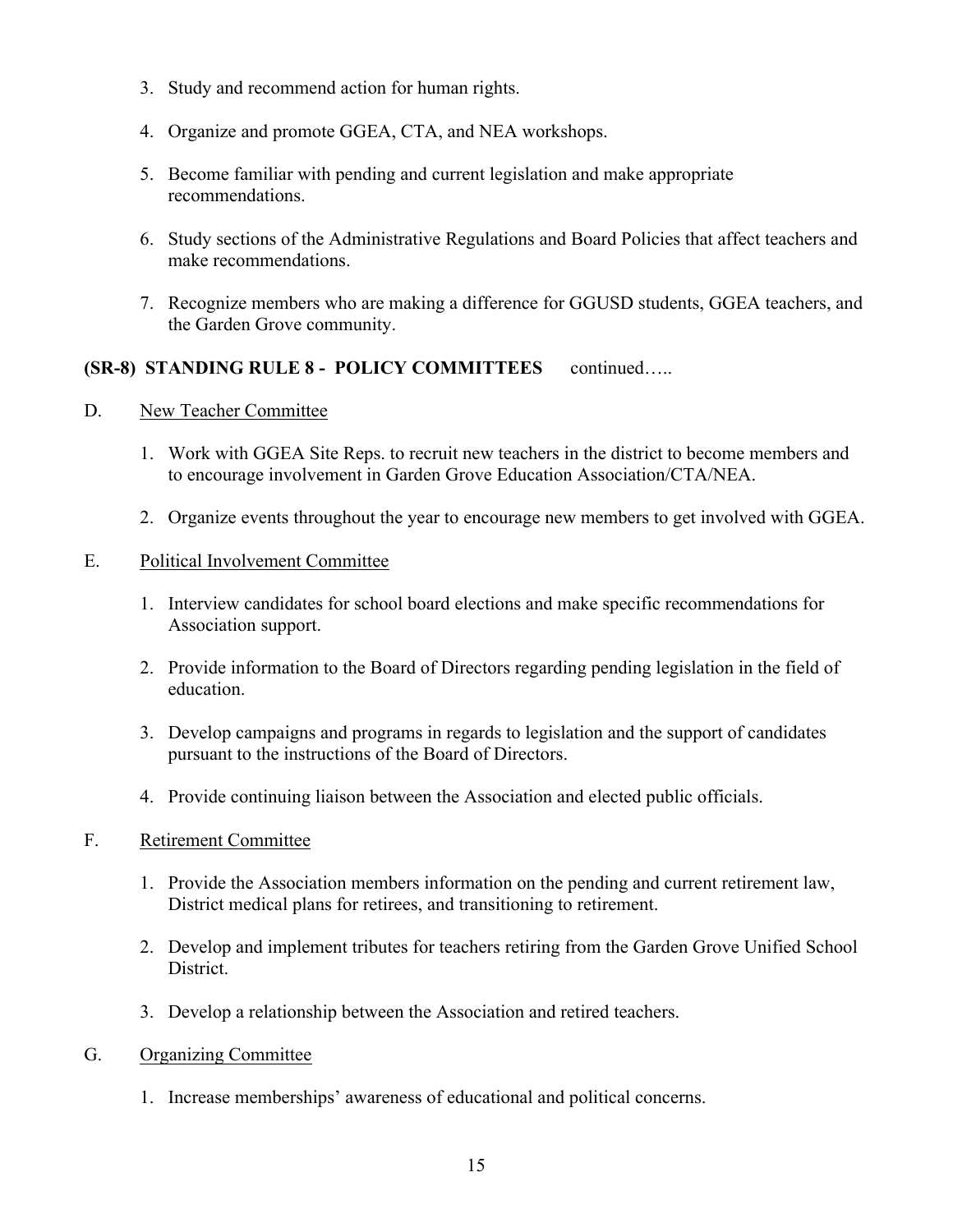- 2. Build unity among members so that we are able to mobilize in a time of crisis.
- 3. Establish member and community support for bargaining efforts, school board elections, or other issues, affecting our members.
- 4. Develop an organizing plan, in conjunction with information received either by the Executive Board, Bargaining Team, Political and Community Action Committee, Special Education Committee, and/or Grievance Committee.

# **(SR-8) STANDING RULE 8 - POLICY COMMITTEES** continued…..

- H. Special Education Committee
	- 1. Provide Professional Development in Special Education.
	- 2. Inform members of Education Code and Special Education Legislation.
	- 3. Develop dialogue between the committee, members, the community, and the district.
	- 4. Develop resources for teachers who provide services to students with special needs.

# **(SR-9) STANDING RULE 9 - APPOINTMENT TO DISTRICT COMMITTEES**

- A. Representatives of the Association on District committees shall be appointed by the President, with the advice and consent of the Board of Directors.
- B. Representatives serving on District committees shall work to carry out Association policies and procedures.
- C. It is the policy of the Association that teachers serving on District committees without Association approval do so as individuals, not as representatives of the Association.

# **(SR-10) STANDING RULE 10 - GRIEVANCE COMMITTEE**

The Association Grievance Committee shall consist of Association members. The Association will provide training on processing grievances. The Committee shall:

- A. Provide assistance to members of the Bargaining Unit in processing grievances;
- B. Represent the Association at grievance proceedings whenever a member of the Bargaining Unit is pursuing a grievance without the assistance of the Association;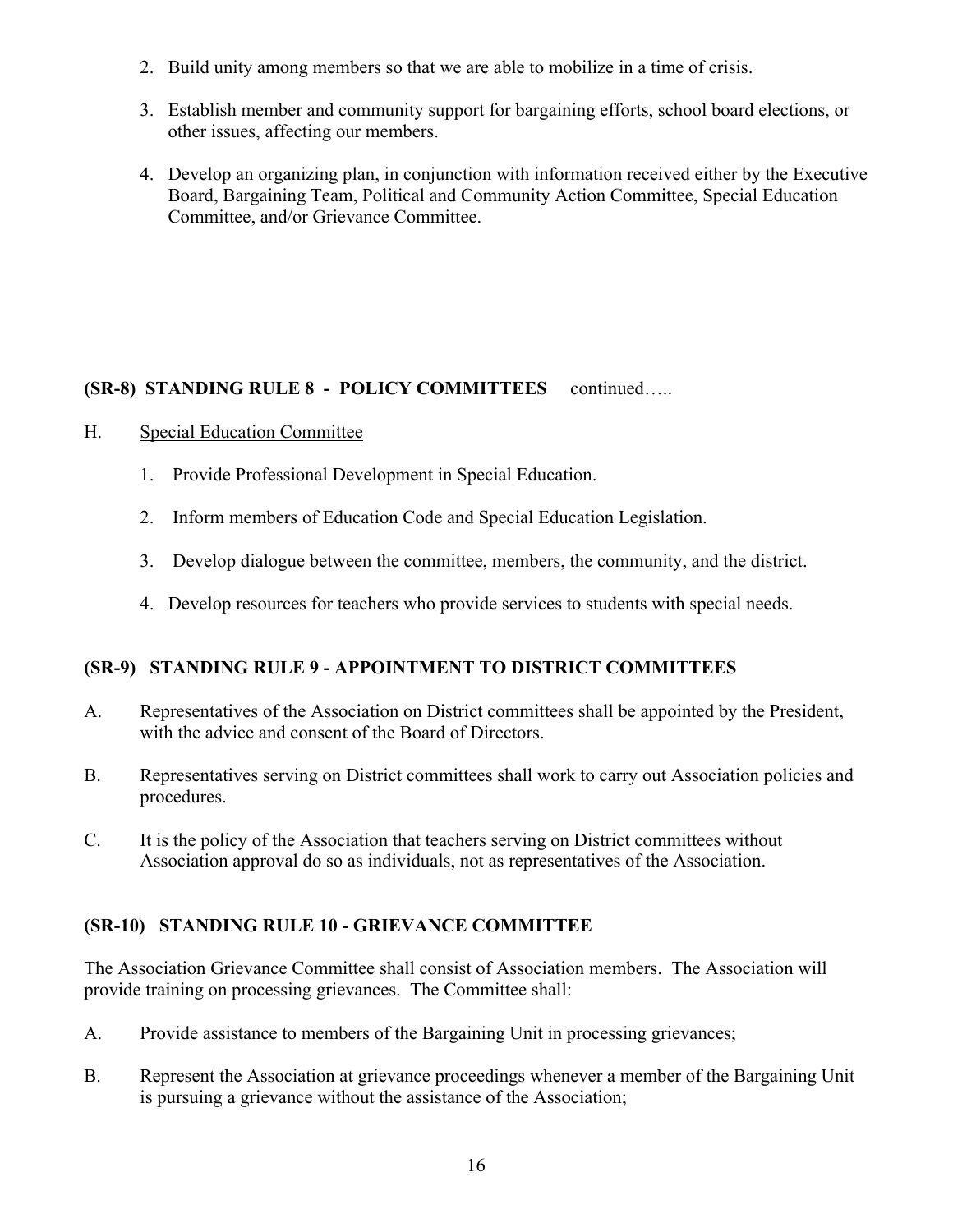- C. Make recommendations to the Board of Directors regarding the budget for grievance processing and arbitration costs;
- D. Keep the Board of Directors informed through the Executive Director regarding the operation of the Grievance Program;
- E. Consider the merits of each grievance and make recommendations to the Board of Directors regarding the submission of a grievance to arbitration;
- F. Keep a record of all grievances filed through the Association; and
- G. Study the Association's grievance processing program and policies and make recommendations to the Board of Directors and/or Representative Council for maintaining and improving their effectiveness.

# **(SR-11) STANDING RULE 11 - GRIEVANCE PROCESSING**

A. General

The Association shall act to represent the interests of any member of the Bargaining Unit involved in an individual grievance procedure or group grievance procedure.

B. Processing Grievances (Non-arbitrated)

Members of the Bargaining Unit shall be entitled to representation for any grievance which the member wishes to process at steps one, two, and three of the grievance procedure. The Association Executive Director, President, and/or Grievance Committee may recommend that the member either drop the grievance, and/or proceed to any step referred to in this section; however, the ultimate decision shall be made by the member having the grievance.

C. Processing Grievances (Arbitration)

Members of the Bargaining Unit shall be entitled to request that a grievance, unresolved at Level III, be pursued to arbitration. Members seeking to pursue grievances to arbitration shall have the right to appeal decisions of the Executive Director, President, and/or the Board of Directors to the Representative Council. The Representative Council shall have final decision-making authority relative to the arbitration of grievances.

# **(SR-12) STANDING RULE 12 - NEGOTIATING TEAM**

The Negotiating Team shall consist of Association members representative of elementary, intermediate and high school segments. A Negotiating Team member shall:

- A. Attend scheduled team work sessions;
- B. Attend other meetings as authorized by the Board of Directors;
- C. Give periodic reports to the Board of Directors and the Representative Council, as requested;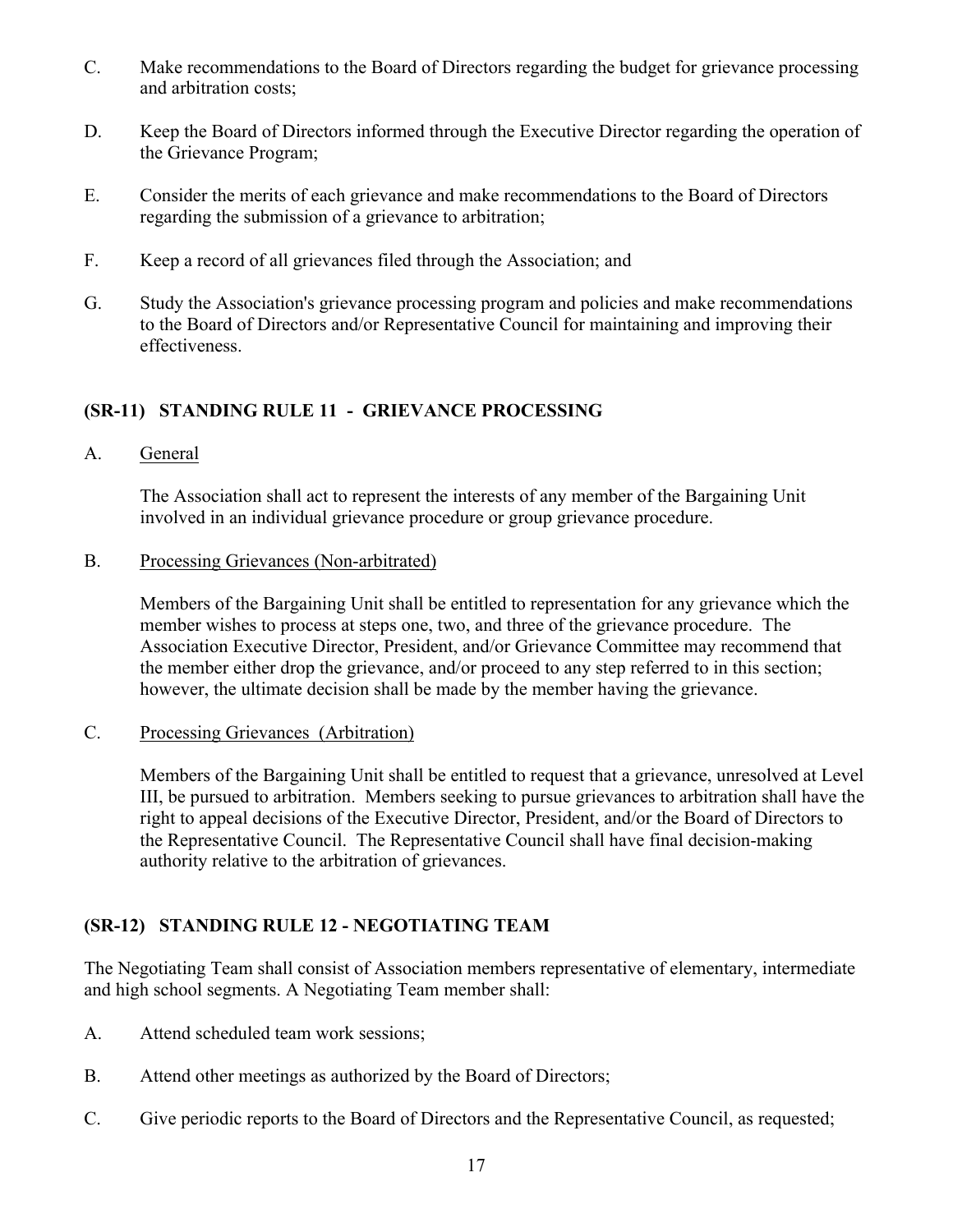- D. Develop strategies for negotiations;
- E. Prepare proposals and materials that may be needed throughout the negotiations process; and
- F. Follow all negotiation guidelines as directed by the Board of Directors.

# **(SR-13) STANDING RULE 13 - SERVICE COMMITTEES**

- A. Scholarship Committee. The Scholarship Committee shall be responsible for determining the annual recipients of the Jim Wicker Scholarships. The scholarships are maintained and funded by the Association.
	- 1. The Committee shall establish guidelines which will guarantee equal consideration for all applicants which include:

## **(SR-13) STANDING RULE 13 - SERVICE COMMITTEES** continued…..

- a. Each year, the Association shall offer three (3) \$2000 scholarships unless the Representative Council determines otherwise in the annual budget adoption. One of the scholarships shall be designated as available only to the children of Association members;
- b. GGUSD graduates and children of current Association members, retired, disabled, or deceased members shall qualify for application. Notification of scholarships shall be sent to each high school and shall be published in official publications of the Association;
- c. Students who apply may consider any field of study;
- d. Students who apply must be entering a Community college, a four-year college, or a university in the fall of the year following their high school graduation;
- e. The criteria for selection of winners will be:
	- 1) financial need;
	- 2) academic achievement;
	- 3) volunteer work and service to the community;
	- 4) school activities; and
	- 5) other information as requested by the committee.
- 2. Finalists shall be interviewed by the Scholarship Committee who will then make a final determination of the annual winners.
- 3. The Committee shall verify each recipient's proof of enrollment in college prior to paying the \$2000 scholarship money. The money shall be paid to the recipient in one (1) lump sum. Any scholarship recipient who does not provide proof of enrollment in a college to the committee within one (1) calendar year of notification being sent automatically forfeits the scholarship.
- 4. All previous scholarship recipients shall have the remaining balance of their scholarships paid in full upon receipt of proof of current college enrollment.
- B. Additional Service Committees may be established annually by the Board of Directors.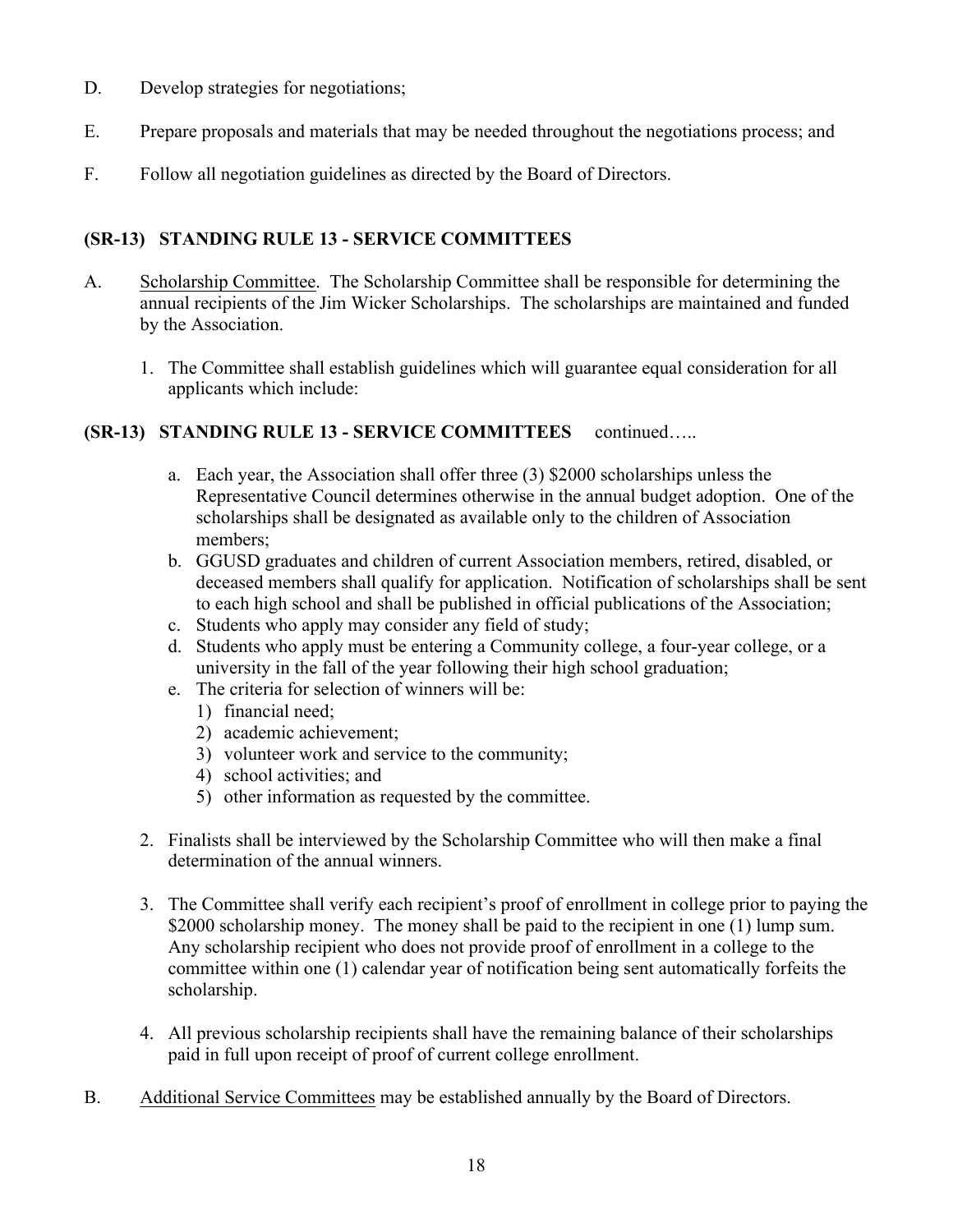## **(SR-14) STANDING RULE 14 - REPRESENTATION TO AFFILIATED ORGANIZATIONS**

#### A. NEA/RA Delegates

NEA/RA Delegate(s) and Alternate(s) shall be elected according to the procedures outlined in Bylaws Section 5.3. Delegates are elected for staggered terms of office.

#### B. CTA State Council Representatives

CTA State Council Representatives and their Alternates shall be elected according to procedures defined in Bylaws Section 5.4. Representatives are elected for staggered terms of office.

## C. Orange Service Center Council

CTA State Council Representatives, along with the Association President, shall serve concurrently as delegates to the Orange Service Center Council. The additional representatives as allotted by Service Center Council Rules shall be designated by the Board of Directors.

#### D. Other Organizations

At the direction of the Representative Council, the Association shall participate in membership in other organizations. The President shall appoint, with the advice and consent of the Board of Directors, representatives to other organizations.

#### E. Responsibilities of Representatives

The primary duty of any Association Representative shall be to support the adopted policies and goals of the Association.

#### F. Emergency Alternate(s)

In cases where an emergency alternate(s) is needed to attend any meeting(s) at which the Association has an authorized voting delegation, the President shall make appointment(s) for this purpose. When time permits, such appointment(s) shall be approved by the Board of Directors.

## **(SR-15) STANDING RULE 15 - REIMBURSEMENT OF EXPENSES**

#### A. Philosophy

It shall be the philosophy of the Association that no member, within budgetary limitations, shall be expected to spend individual monies in the performance of Association-related responsibilities.

#### B. Individual Expense Accounts

There shall be established in each Association budget an individual expense account for the Association President and Executive Director. These individual expense accounts shall be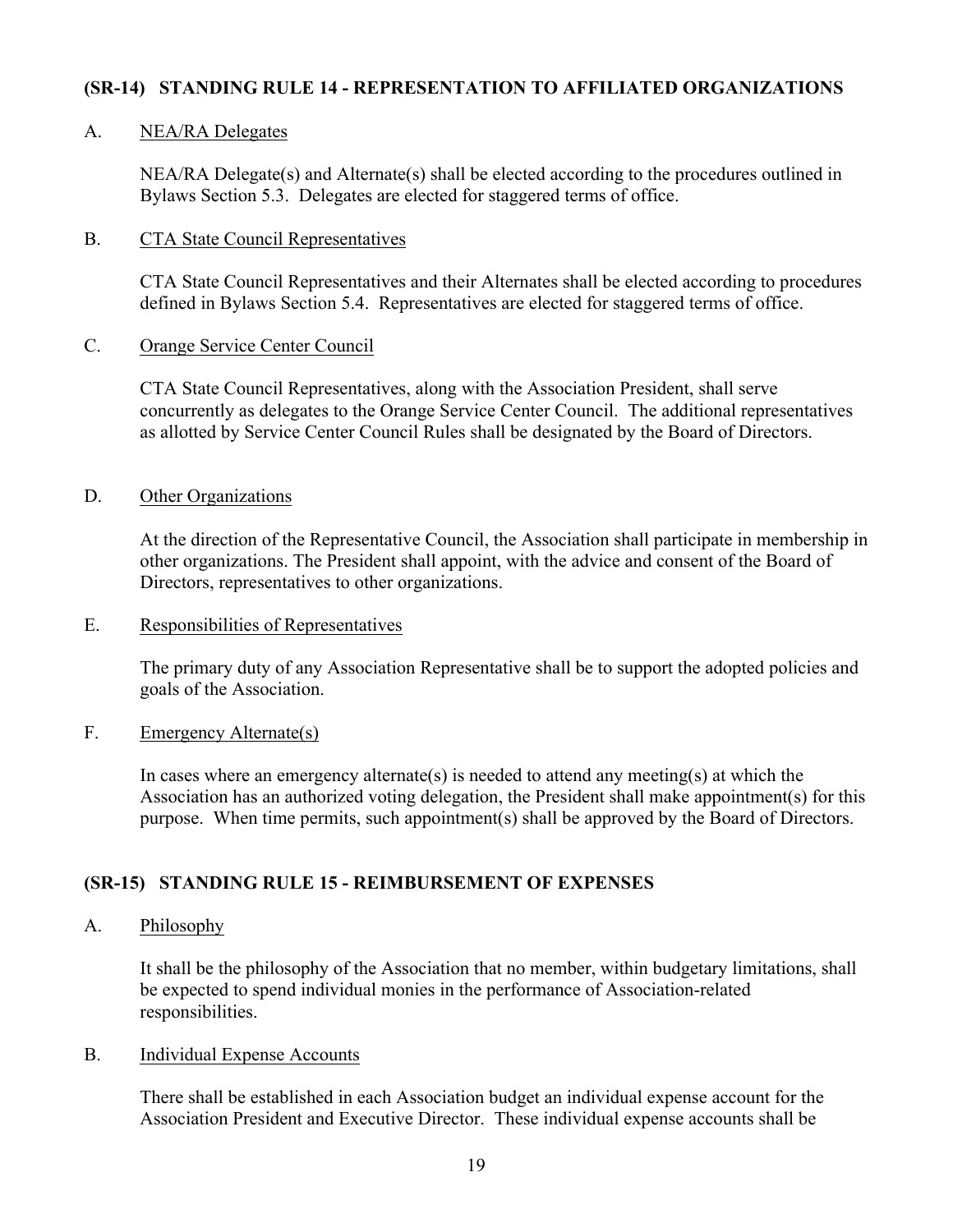established annually in an amount to be submitted by the Board of Directors and approved by the Representative Council as part of the adoption process for the Annual Budget.

- C. Transportation
	- 1. Plane: Actual coach fare (tourist, single class) unless coach service is not available, or circumstances compel use of first class accommodations.
	- 2. Train or bus: Actual fare; railroad fare may include lower berth, roomette, or equivalent.
	- 3. Auto: Current IRS rate per mile round trip by shortest highway route, except that round trips over 400 miles will not be reimbursable over the amount of round trip plane fare.
	- 4. Actual cost of necessary transportation, including buses, taxis, tips, and parking fees.

## D. Lodging

- 1. Actual amount paid, plus tips; to be based on double occupancy whenever possible.
- 2. If travel by private car means an extra hotel or motel charge, such charge is not reimbursable.

## **(SR-15) STANDING RULE 15 - REIMBURSEMENT OF EXPENSES** continued…..

3. Personal charges, such as laundry, valet, telephone calls, and entertainment, are not reimbursable.

#### E. Meals

Actual amounts paid including tax and tip, not to exceed \$70.00 for any one day will apply, except for days when meals are provided by CTA/GGEA. Receipts are required for all meals, except for the NEA RA. For the NEA RA, receipts for meals costing less than \$35.00 are not required. Extra meals required by auto travel are not reimbursable.

For groups with just one receipt available, each member should provide a copy of the receipt with their individual reimbursement form.

For groups that have one payer, the names of each individual shall be printed on the back of the receipt. No reimbursement will be made for members for that meal, except for the one payer.

F. Receipts

Garden Grove Education Association Reimbursement form must be submitted to the Garden Grove Education Association office within 30 days of the activity. Receipts for transportation and lodging charges must be submitted with the form.

In the case of a missing receipt, other than for lodging or transportation, a GGEA Missing Receipt Form must be submitted for each missing receipt. For lodging and travel, a duplicate receipt must be obtained, or a copy of the credit card bill may be submitted.

G. Any exceptions or variations from the above rules must be authorized by the Board of Directors.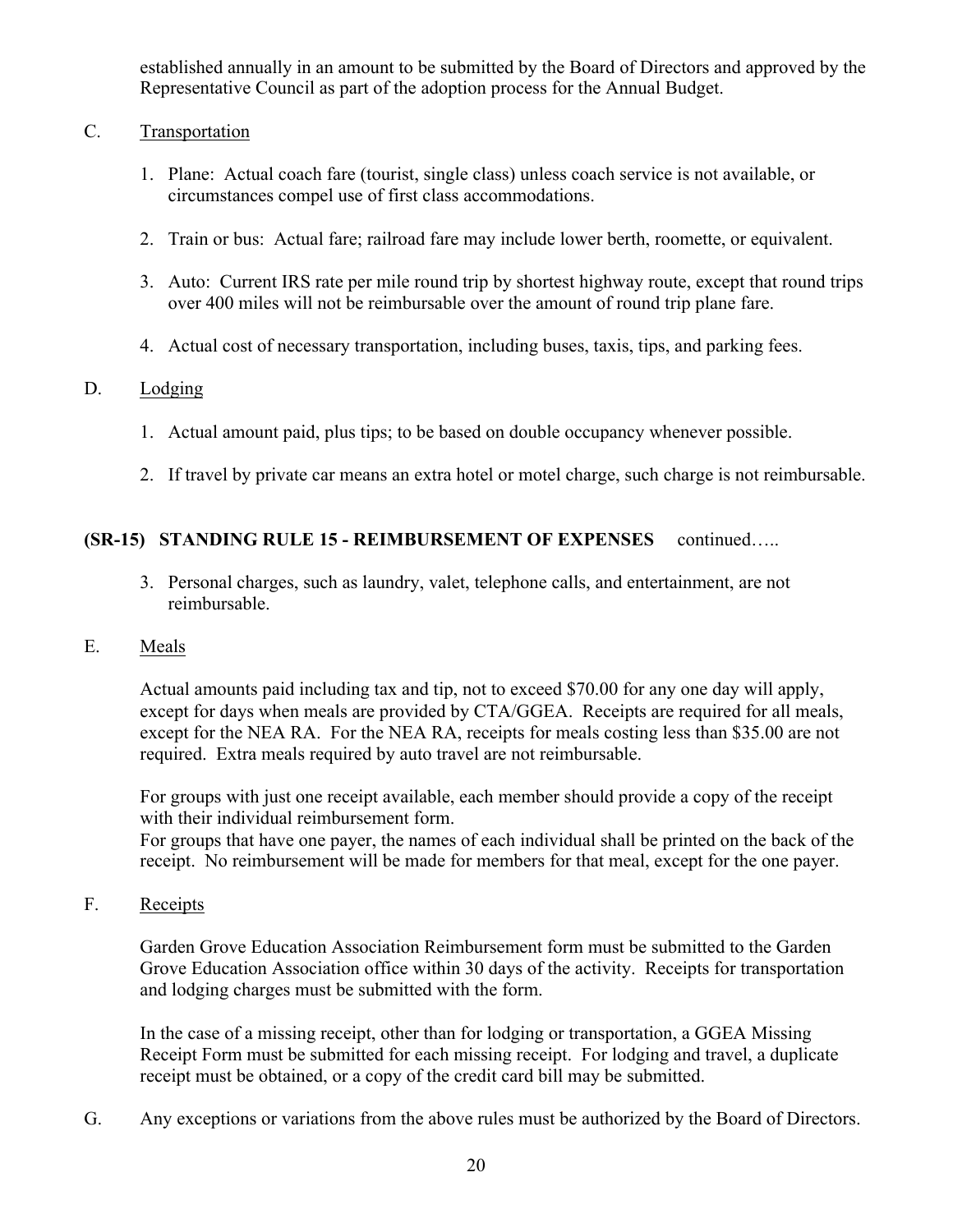# **(SR-16) STANDING RULE 16 - CONSULT PROCESS**

- A. The responsibility of this process shall rest with the Board of Directors.
- B. All members of any Consult shall be appointed by the President.
- C. The President and/or Executive Director shall meet with all GGEA Consult members prior to the convening of the consult.
- D. A Minority Report Form shall be provided by GGEA to all consult members.
- E. Proposals for consulting shall:
	- 1. Be consistent with Association goals and policies;
	- 2. Specify the desired results; and
	- 3. Be adopted by the Board of Directors and/or Representative Council;
- F. Members of the consult(s) will report the results to the Board of Directors and/or Representative Council;

# **(SR-17) STANDING RULE 17 - PROCEDURE FOR ENDORSEMENT OF GGUSD BOARD OF EDUCATION CANDIDATES**

It is the policy of Garden Grove Education Association to endorse candidates who will best promote quality public education for the children of the Garden Grove Unified School District.

- A. Candidate Interview Committee(s)
	- 1. Composition

The Board of Directors shall adopt guidelines for the selection of Interview Committee members, choosing from among its own body, the Political Involvement Committee, and the general membership.

- 2. Responsibilities
	- a. Interview candidates;
	- b. Compile data; and
	- c. Make recommendations based on:
		- 1) Educational philosophy support of pertinent Association-adopted goals;
		- 2) Electability; and
		- 3) Ability to conduct a successful campaign.

#### B. Post-filing Endorsement Procedure

- 1. The Interview Committee shall report the recommendations to the Board of Directors.
- 2. The Representative Council shall vote on each of the recommendations individually.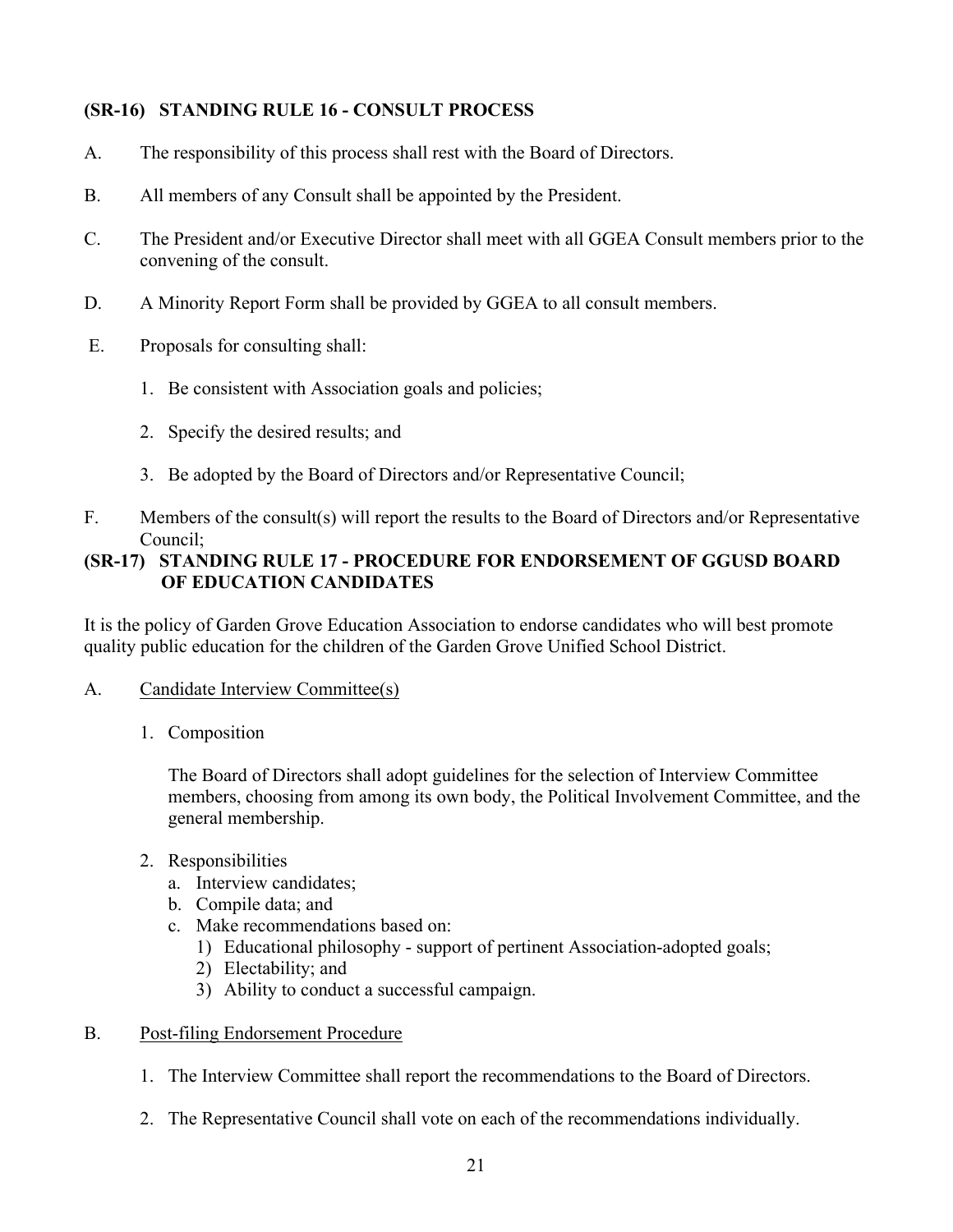- 3. Recommended candidates shall be given the opportunity to address the Representative Council.
- 4. Candidates shall not be present during the discussion of, or the voting on, the recommendations.

## C. Early Endorsement Procedure

- 1. If the Board of Directors determines that an early (prior to the close of filing) endorsement should be considered, the President shall appoint with the advice and consent of the Board of Directors an Interview Committee.
- 2. The committee shall interview the candidate(s) and make a recommendation to the Board of Directors.
- 3. The Board of Directors shall meet with the candidate(s) and determine if an early endorsement will be recommended.
- 4. The decision to determine an early endorsement shall be made by the Representative Council.

# **(SR-17) STANDING RULE 17 - PROCEDURE FOR ENDORSEMENT OF GGUSD BOARD OF EDUCATION CANDIDATES** continued…..

- D. Support Activities
	- 1. Report its endorsements to its members and other CTA members within the school district;
	- 2. Report its endorsements to the CTA Association for Better Citizenship (ABC);
	- 3. Request financial support from the Association for Better Citizenship; and
	- 4. Establish volunteer committees to work with the campaigns for endorsed candidates.

# **(SR-18) STANDING RULE 18 - RECORDS AND PUBLICATION POLICIES**

- A. Privileged and Non-privileged Material
	- 1. Privileged materials shall include staff evaluations, member's personal information including home addresses and phone numbers, and any records pertaining to grievances.
	- 2. All other records and materials kept by the Association shall be categorized as nonprivileged.
- B. Publications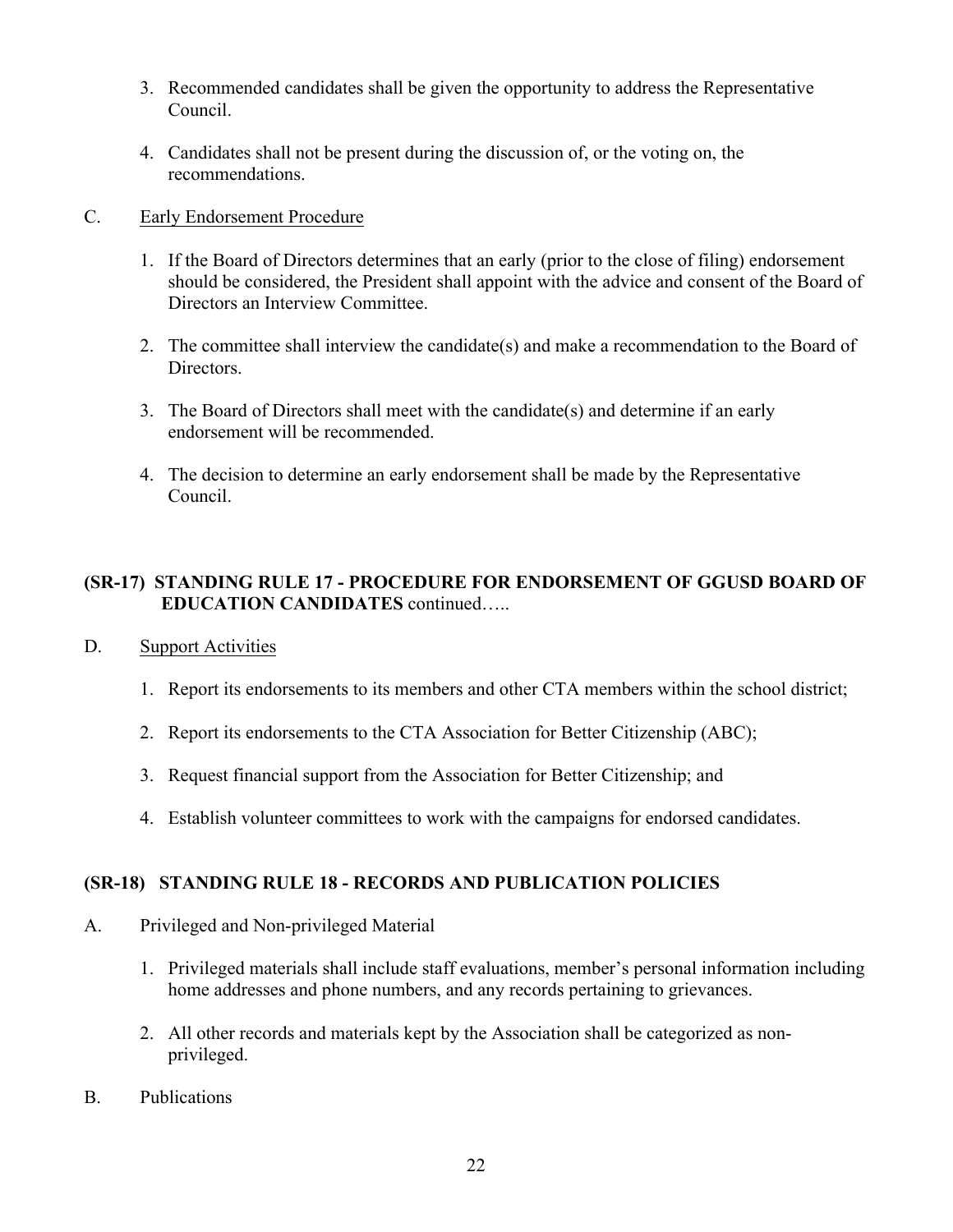The publications of the Association shall include the following:

1. ADVOCATE - Association Official Newsletter

This publication shall be distributed bi-monthly. The contents of this newsletter shall be determined by an editorial board consisting of at least four (4) Association members and the Executive Director. The Editorial Board shall be appointed by the President, subject to the approval of the Board of Directors.

2. AdNotes - Informational Newsletter

This informational newsletter shall be prepared by the President and published as needed. It shall provide the membership with information relating to issues facing the Association and the profession.

# 3. Negotiation's Update

This informational newsletter shall be published periodically during the negotiations process to inform members of the status of negotiations.

4. Representative Council Agenda

This information shall be sent to Association Representatives at least one (1) week prior to each Representative Council meeting, and shall include the following: agenda, background material, and minutes of the previous meeting.

# **(SR-18) STANDING RULE 18 - RECORDS AND PUBLICATION POLICIES** continued…..

# 5. Special Information Bulletin

This bulletin shall be published on an as-needed basis and distributed to all Representative Council members or all members as determined by the President and shall contain material of significance to Association leaders as they carry out their responsibilities within the organization.

6. Segment Column or Newsletter

These columns or newsletters shall be published on an as-needed basis. Segment Directors shall serve as the Editorial Boards. The Executive Director shall supervise these publications.

- C. Only Association publications may be identified by the official Association logo.
- D. All other publications distributed through the Association Office shall be approved by the Board of Directors and identified as to source.
- E. All news releases issued in the name of the Association to outside public media must conform to Association policies and be approved by the President.

# **(SR-19) STANDING RULE 19 - PERSONNEL POLICIES - STAFF**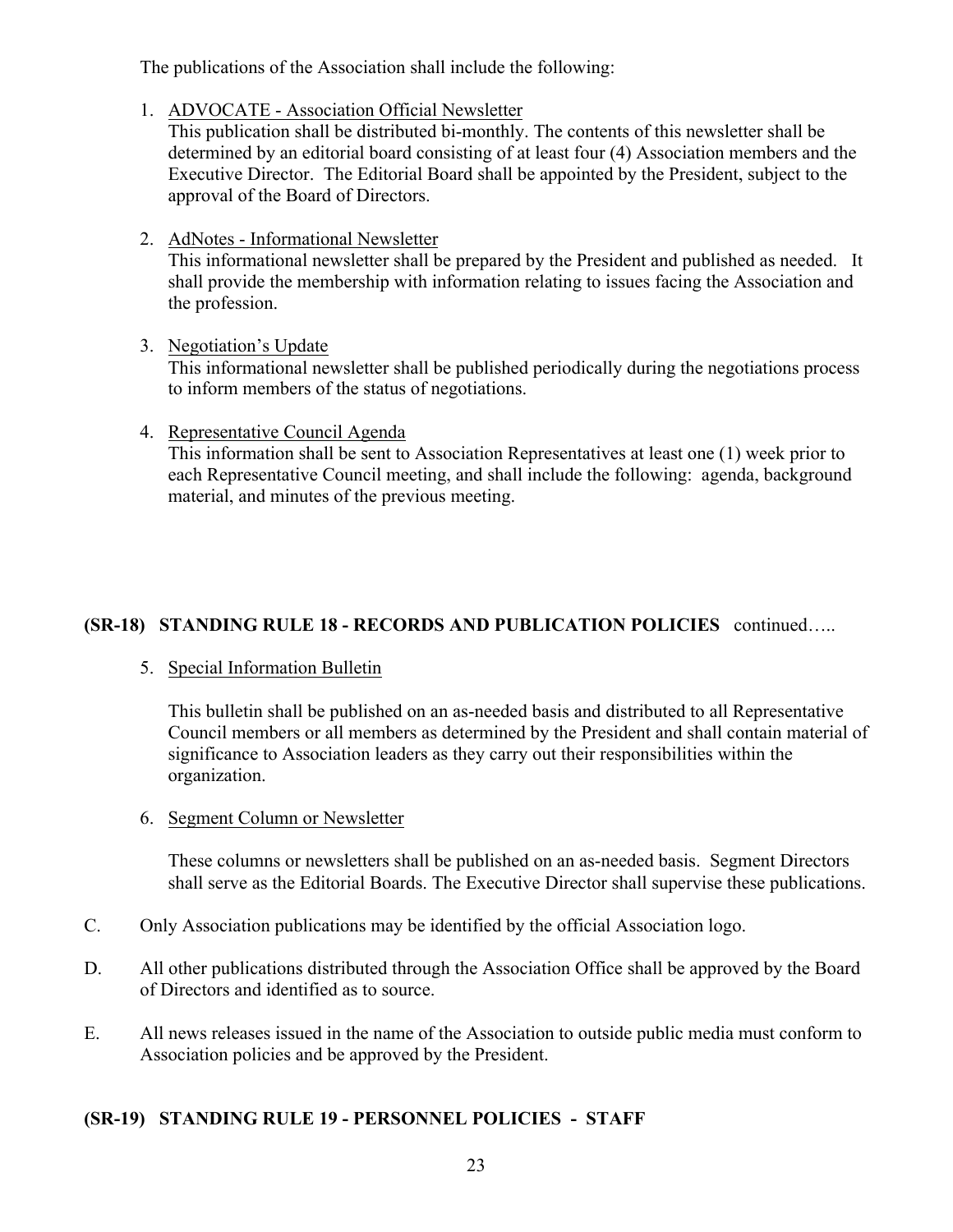## A. Executive Director

## 1. Terms of Employment

The contract terms and conditions for employment of the Association Executive Director and any supplementary professional staff shall fall within any general policies established by the Representative Council.

2. Evaluation

The Board of Directors shall make such provisions for evaluation as needed in order to serve as a basis for its decisions as to renewal or non-renewal of employment. There shall be at least one evaluation of the Executive Director by the Board of Directors annually in executive session.

3. Job Description

Written job descriptions shall be adopted by the Board of Directors for members of professional staff employed by or contracted for by the Association.

- B. Secretarial and Clerical Staff
	- 1. Supervisory Role. The Executive Director shall be considered to be the immediate supervisor of Association secretarial and clerical employees.

## **(SR-19) STANDING RULE 19 - PERSONNEL POLICIES - STAFF** continued…..

2. Employment, Release, Promotion, Demotion, and Placement. The Board of Directors, working within budget limitations and any other policies adopted by the Representative Council, shall be responsible for the employment, release, promotion, demotion, and placement of Association secretarial and clerical employees. Such personnel actions shall be based on the reports and recommendations made by the Executive Director.

# **(SR-20) STANDING RULE 20 – ASSOCIATION ELECTION CAMPAIGNS**

- A. Distribution of Campaign Rules to Candidates
	- 1. Upon filing a Declaration of Candidacy form, each candidate shall receive a copy of this Standing Rule.
	- 2. Upon request, each candidate shall be provided a complete copy of the Standing Rules and Bylaws.
- B. Use of District Mail
	- 1. Candidates may use the Association's District mail privilege, subject to the following conditions: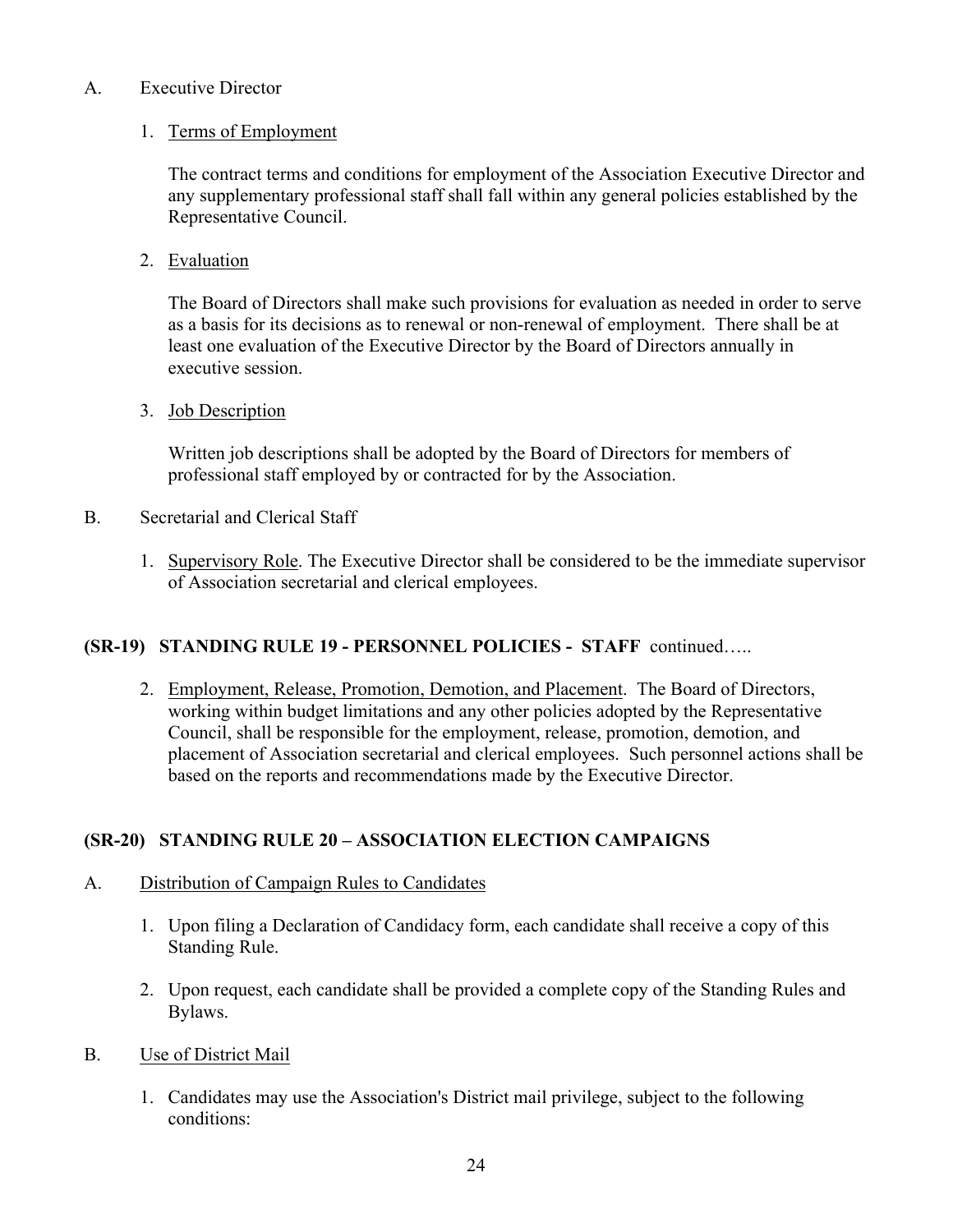- a. Campaign material may be distributed during the period following the filing deadline through the last day of the election;
- b. All pieces of campaign literature shall clearly display the following: "NOT PRODUCED AT GARDEN GROVE EDUCATION ASSOCIATION EXPENSE AND NO GARDEN GROVE EDUCATION ASSOCIATION ENDORSEMENT IS IMPLIED. GARDEN GROVE EDUCATION ASSOCIATION MAIL PRIVILEGE EXTENDED TO ALL CANDIDATES EQUALLY";
- c. All campaign literature must go through the Garden Grove Education Association office;
- d. Candidate(s) must count out campaign literature by school, address label properly (school, Association Representative) and sort into appropriate District mail groupings;
- e. Two extra copies of each piece of campaign literature must be provided to the Garden Grove Education Association office; and
- f. Each candidate must have a Declaration of Candidacy on file in the Garden Grove Education Association office.
- 2. For the purpose of campaigning each candidate shall be provided **one (1)** set of labels with the names of site representatives and the number of members at each site. In the event of a runoff election, candidates shall be provided one (1) additional set of labels.

## **(SR-20) STANDING RULE 20 - ASSOCIATION ELECTION CAMPAIGNS** continued…..

- C. "Candidates Speeches"
	- 1. Candidates for Executive Offices, CTA State Council Representative, and NEA Representative Assembly Delegate may address the Representative Council subject to the following conditions:
		- a. Five (5) minutes maximum time per candidate;
		- b. Total question/answer period of fifteen (15) minutes; and
		- c. Executive Director to moderate.
	- 2. Candidates for Segment Director may address Segment Meetings subject to the following conditions:
		- a. Three (3) minutes maximum time per candidate;
		- b. Total question/answer period of ten (10) minutes; and
		- c. Rules and Elections Committee member, Executive Director or designee to moderate.
- D. Tallying Ballots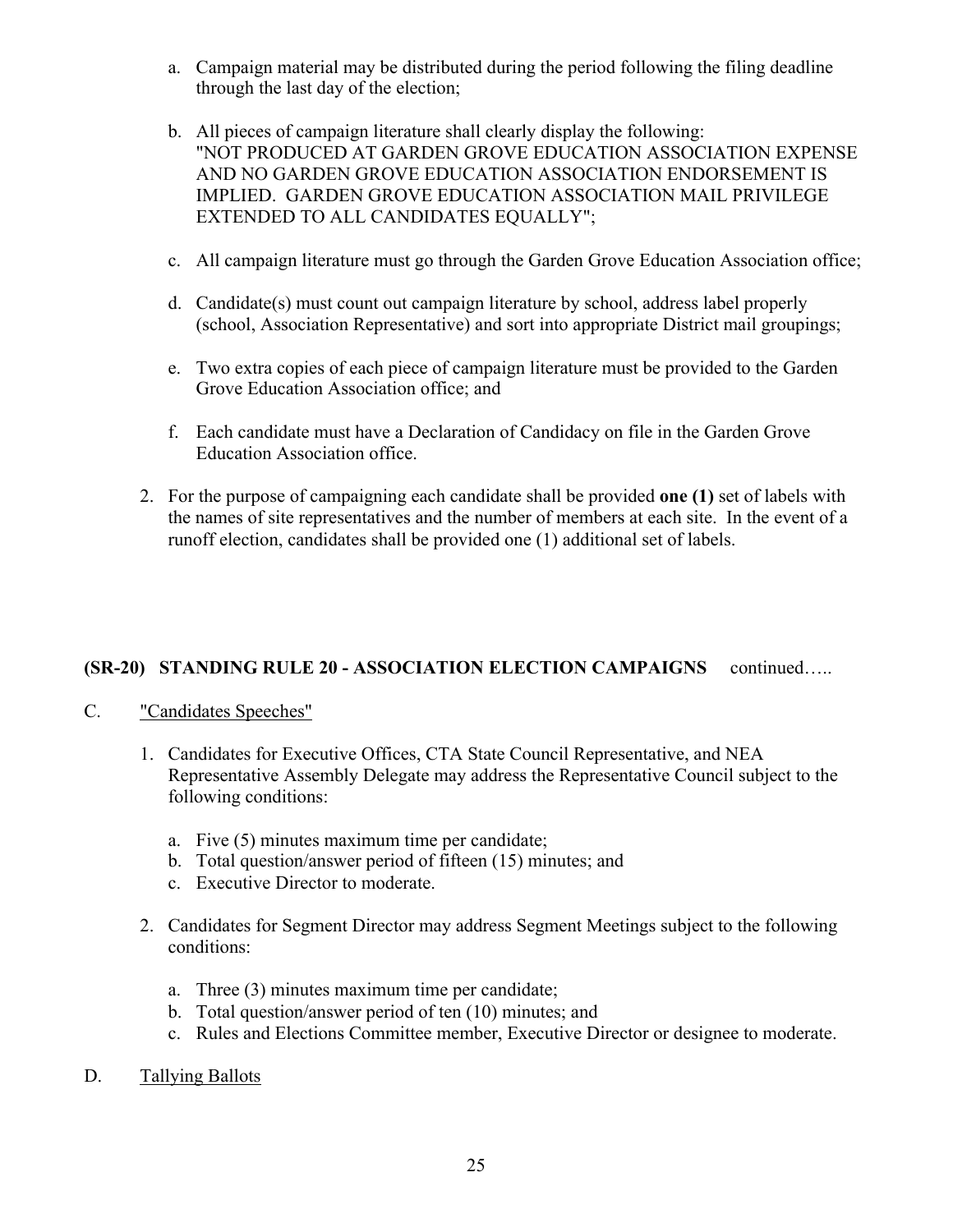- 1. The ballot box in the Garden Grove Education Association office shall remain locked from the beginning of the first day of voting until opened by the Rules and Elections Committee after the end of the last day of voting.
- 2. A list of work sites which have returned ballots shall be publicly displayed by the ballot box during voting days.
- 3. The Rules and Elections Committee shall decide whether or not to include in the count ballots received after the announced deadline.
- 4. Each candidate may select one observer for the tallying of ballots, provided the observer does not interfere with the counting.

## E. The Garden Grove Education Association Advocate - Election Issue (General Election Only)

- 1. Candidates for the Board of Directors may be included in The Garden Grove Education Association Advocate - Election Issue subject to the following conditions:
	- a. The candidate provides a photograph;
	- b. The candidate provides a written statement not to exceed one hundred (100) words to the Garden Grove Education Association office by the announced deadline. The written statement may include a description of previous experience with Garden Grove Education Association and reasons for seeking office; and
	- c. Deadline for candidate statements shall follow adopted elections calendar.
- 2. No declared candidate may serve as a member of the Editorial Board for the election issue.

## **GLOSSARY**

BALLOT BOX The locked container for election ballots, located at the GARDEN GROVE EDUCATION ASSOCIATION office.

#### BOARD OF DIRECTORS

The 13 elected leaders of the Garden Grove Education Association: Five (5) Executive Officers (President,  $1<sup>st</sup>$  Vice-President,  $2<sup>nd</sup>$  Vice-President, Secretary and Treasurer) and 8 Segment Directors (2 – high school, 2 - intermediate and 4 – elementary)

CANDIDATE A declared candidate for Garden Grove Education Association/CTA/NEA elective office.

## CONSULT The process, provided for by the Rodda Act, which allows the Association to have input on areas outside the scope of bargaining.

#### CTA ALPHABET

The random alphabetical order, set annually by CTA, to determine candidates ballot position.